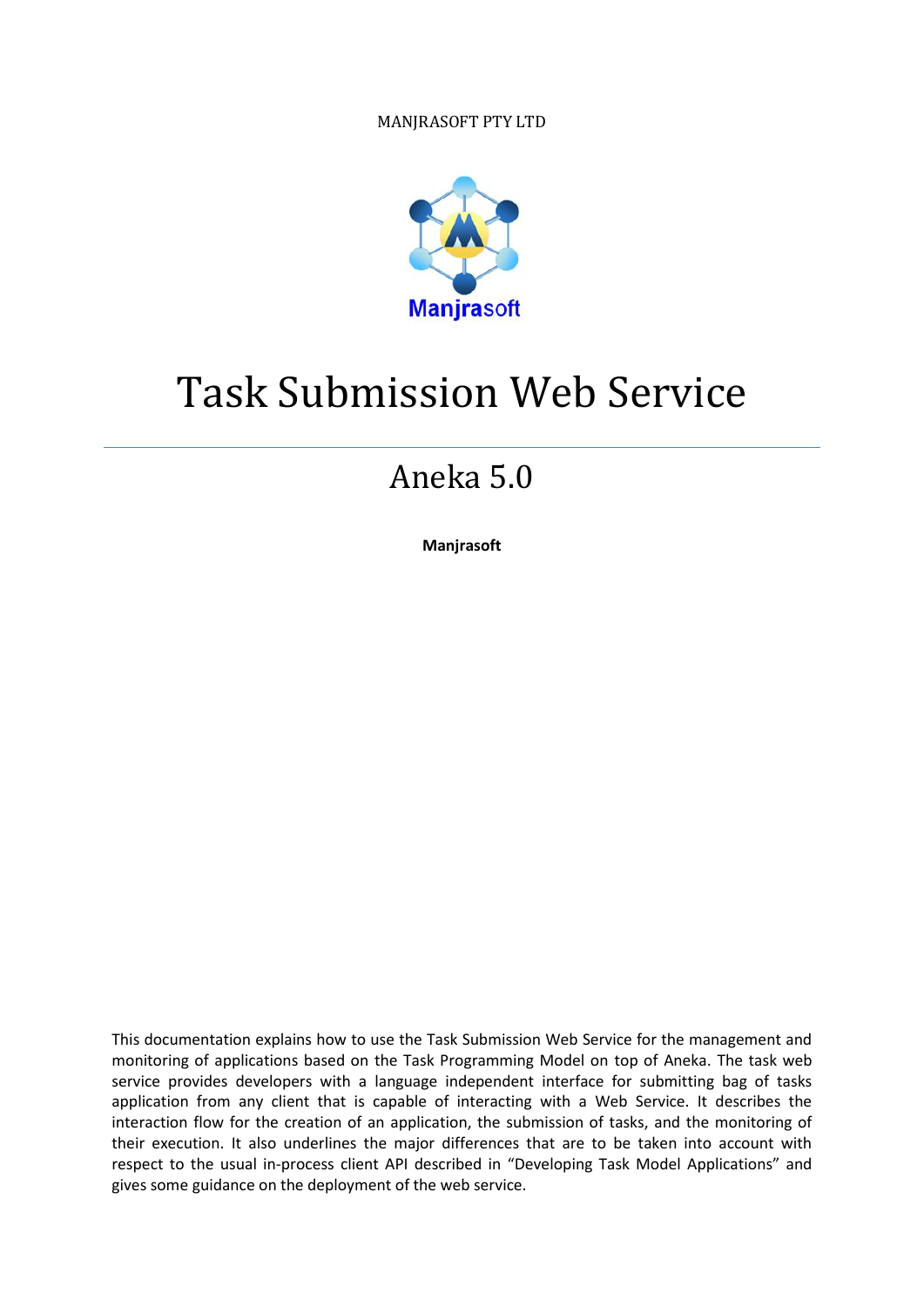## **Table of Contents**

| 1 |     |     |  |  |
|---|-----|-----|--|--|
| 2 |     |     |  |  |
| 3 |     |     |  |  |
| 4 |     |     |  |  |
|   | 4.1 |     |  |  |
|   |     |     |  |  |
|   | 4.2 |     |  |  |
|   |     |     |  |  |
|   |     |     |  |  |
|   |     |     |  |  |
|   |     |     |  |  |
|   |     | 4.3 |  |  |
|   |     |     |  |  |
|   |     |     |  |  |
|   |     |     |  |  |
|   |     |     |  |  |
|   |     | 4.4 |  |  |
| 5 |     |     |  |  |
|   | 5.1 |     |  |  |
|   |     | 5.2 |  |  |
| 6 |     |     |  |  |
| 7 |     |     |  |  |
|   | 7.1 |     |  |  |
|   |     |     |  |  |
|   |     |     |  |  |
|   |     |     |  |  |
| 8 |     |     |  |  |
|   | 8.1 |     |  |  |
|   |     | 8.2 |  |  |
| 9 |     |     |  |  |
|   |     |     |  |  |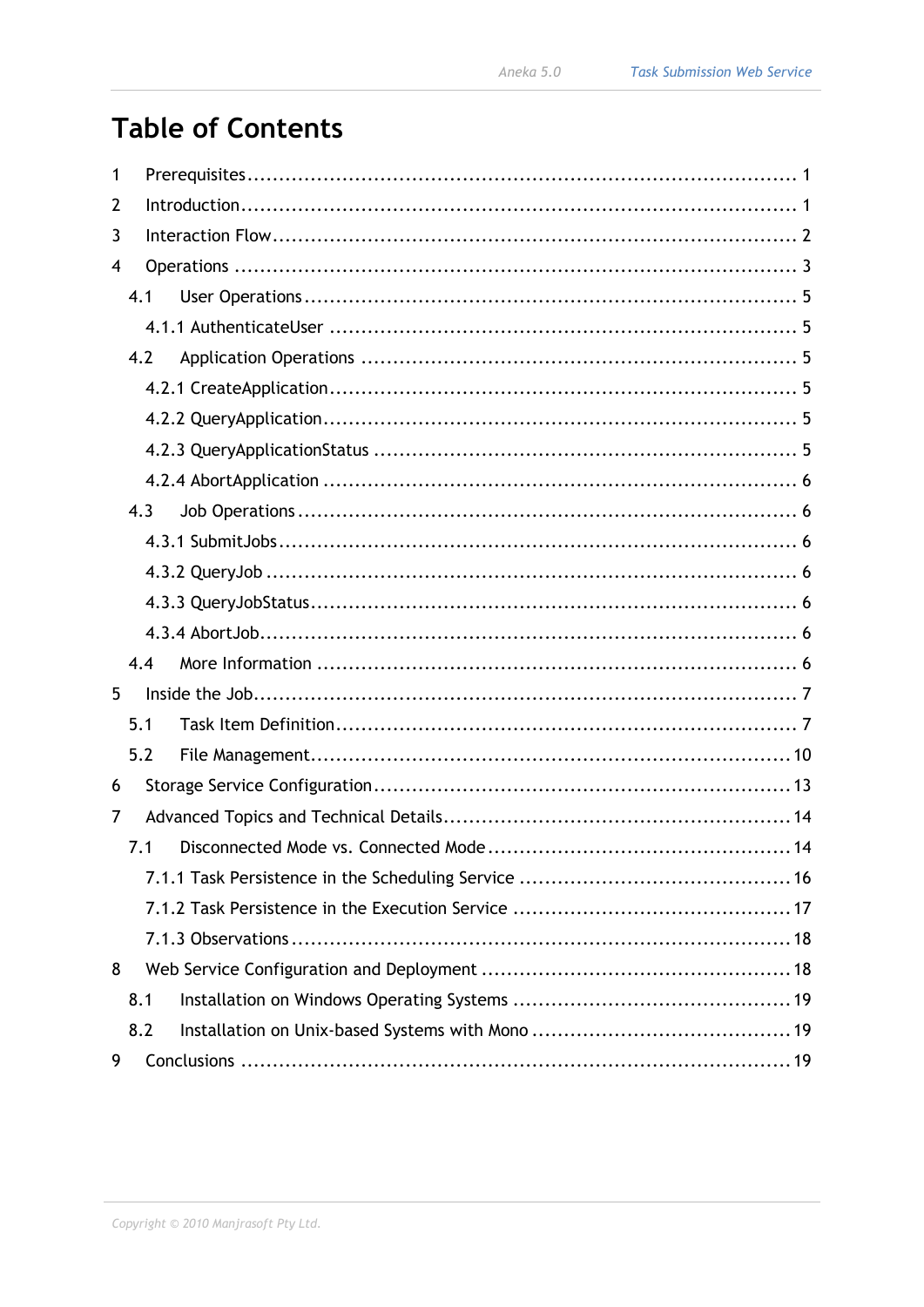## <span id="page-2-0"></span>**1 Prerequisites**

The intended audience of this documentation are software developers that want to leverage the capabilities of the *Task Programming* Model implemented in Aneka for the execution of *Bag of Tasks* applications. In order to fully understand the concepts exposed in this document the user should be familiar with the architecture of Aneka and the basics of the *Task Programming Model.* Also a basic understanding of Web Services and their operation mode is required.

## <span id="page-2-1"></span>**2 Introduction**

The current release of Aneka (Aneka 2.0.2.0) contains a Web Service project allowing the submission of simple tasks to Aneka. Task submission leverages the *Task Programming Model*, which is used to execute tasks on the Aneka Cloud. The Web Service is fully compliant with the *Aneka Distributed Application Model* and allows the submission of jobs, which are mapped to task instances, within the context of an application.

The general reference scenario is depicted in Figure 1.



*Figure 1 - Accessing Aneka through the Web Service.*

In the given scenario a collection of users interacts with the web service to submit tasks to Aneka. The web service supports the upload of *shared files* for the application, *input files* for the jobs, and allows specifying *output files* that will all be staged in/out from or to a remote storage server, most likely FTP. The common operation sequence is the following: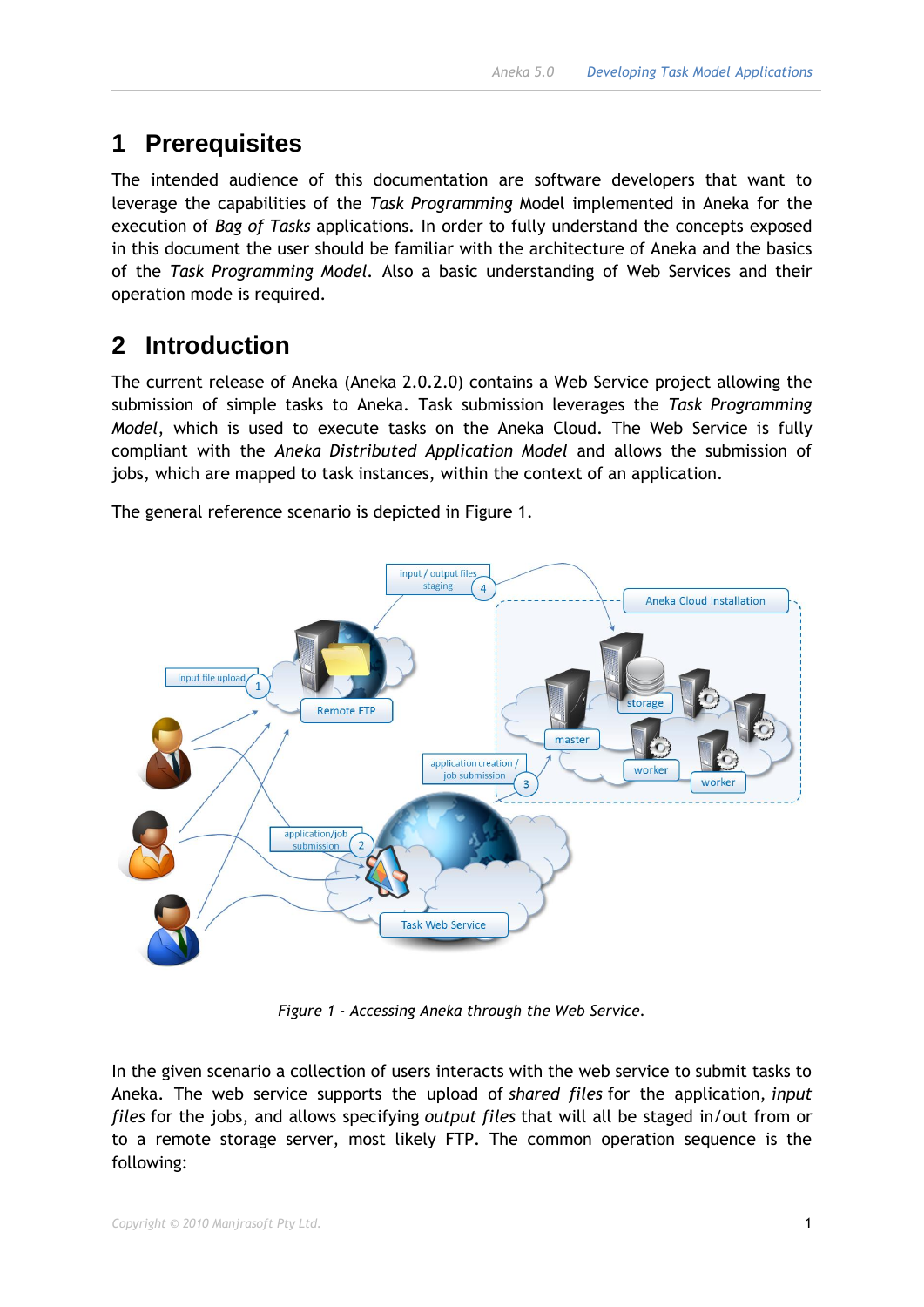- 1. Users upload input and shared files to a remote storage server accessible through the network **from the Aneka installation**.
- 2. They submit the application (and then the jobs) through the web service.
- 3. The web service will instruct the Aneka cloud to create a corresponding application instance and schedule the jobs.
- 4. The *Aneka Storage Service* will pull in all the required files for the applications.
- 5. The *Aneka Task Scheduling Service* will execute the jobs and result files will be stored in the storage service.
- 6. The Aneka Storage Service will push the output files to remote storage server.
- 7. By interacting with the web service users can monitor the application and terminated it if necessary.

The current implementation supports FTP as remote storage server and also S3 given that the *Aneka Storage Service* is properly configured in order to access an S3 storage (See: *Aneka.Data.S3.dll*). The rest of the interaction for what concerns application management is completely controlled by the Web Service interface.

## <span id="page-3-0"></span>**3 Interaction Flow**

The figure below describes the sequence of operations that are required to create and manage a distributed application, and then submit, query (and eventually abort) jobs.

- The first operation to accomplish once the web service client is connected is to authenticate the client by providing a simple username and password credentials. Once this operation is completed successfully the web service will return an authentication token that can be used for the other operations.
- As happens for the in-process client APIs it is necessary to create an application before submitting tasks to Aneka. This is done by providing the web service with general details of the application such as the display name, the information about the shared files used by the application, and the credentials to authenticate the request against Aneka. If the operation is successful the web service returns a string with an unique identifier of the application and no error, otherwise useful information about the exception occurred in case of error are reported.
- Once the application has been created it goes into the *''Running''* state and the users can query the state of the application and get all the information about it as shown in the diagram. At the same time Aneka will automatically pull inside the Storage Service all the shared files that are required by the application to execute. At the end of this process it is possible to submit jobs and obtain the corresponding unique identifies that can be used to query their state. Again, if errors occur the web service return information about the exception occurred. If there is a null identifier in the list returned by web service the corresponding job has not been successfully submitted.
- If the job has been submitted successfully it is possible to query its status and get information about its execution. It is either possible to obtain the full information about the job or simply its status. If the job successfully completes and it has output files, these files will be automatically staged out to the remote storage server indicated in the job submission details by the ''Aneka Storage Service'' upon job completion.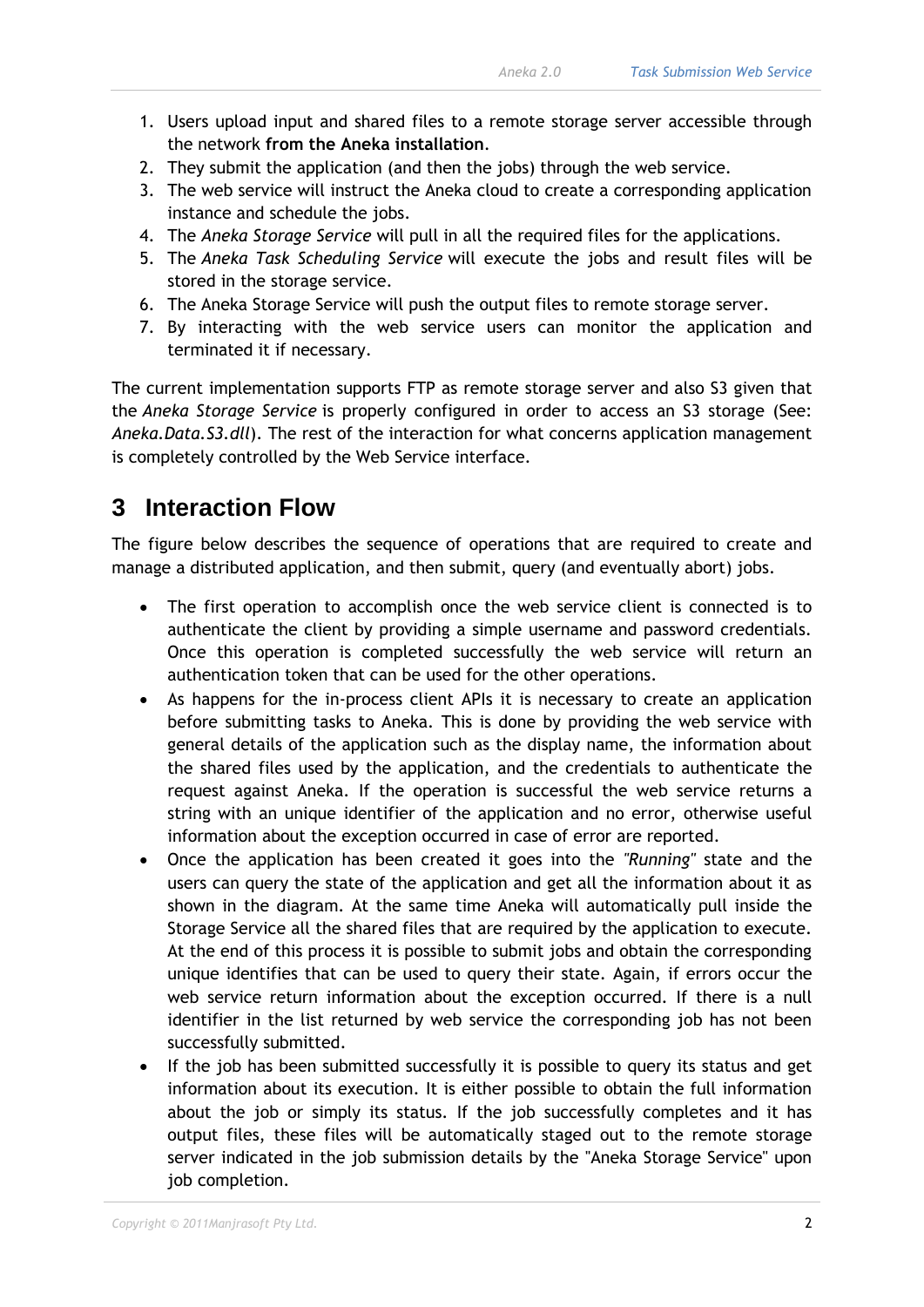For both jobs and applications it is possible to abort their execution at any time. The abortion of a job simply terminates the execution of the job if it was already running or prevents it from being executed if it was queued. The abortion of the application implies the abortion of all the jobs that are not terminated at the time of the abortion request.



*Figure 2 - Web Service Interaction Flow.*

### <span id="page-4-0"></span>**4 Operations**

A complete and more detailed diagram of the Web Service interface and of the types of the parameters required by the methods is depicted in the diagram in Figure 3.

The diagram is organized into three major class groups:

- **Web service class**. This is the implementation of the Web Service (only the public interface).
- **Input parameter classes**. These classes model all the information that is given to the web service as input parameters. The root class of this group is the Request class, which exposes only one property: *UserCredential* an array of bytes that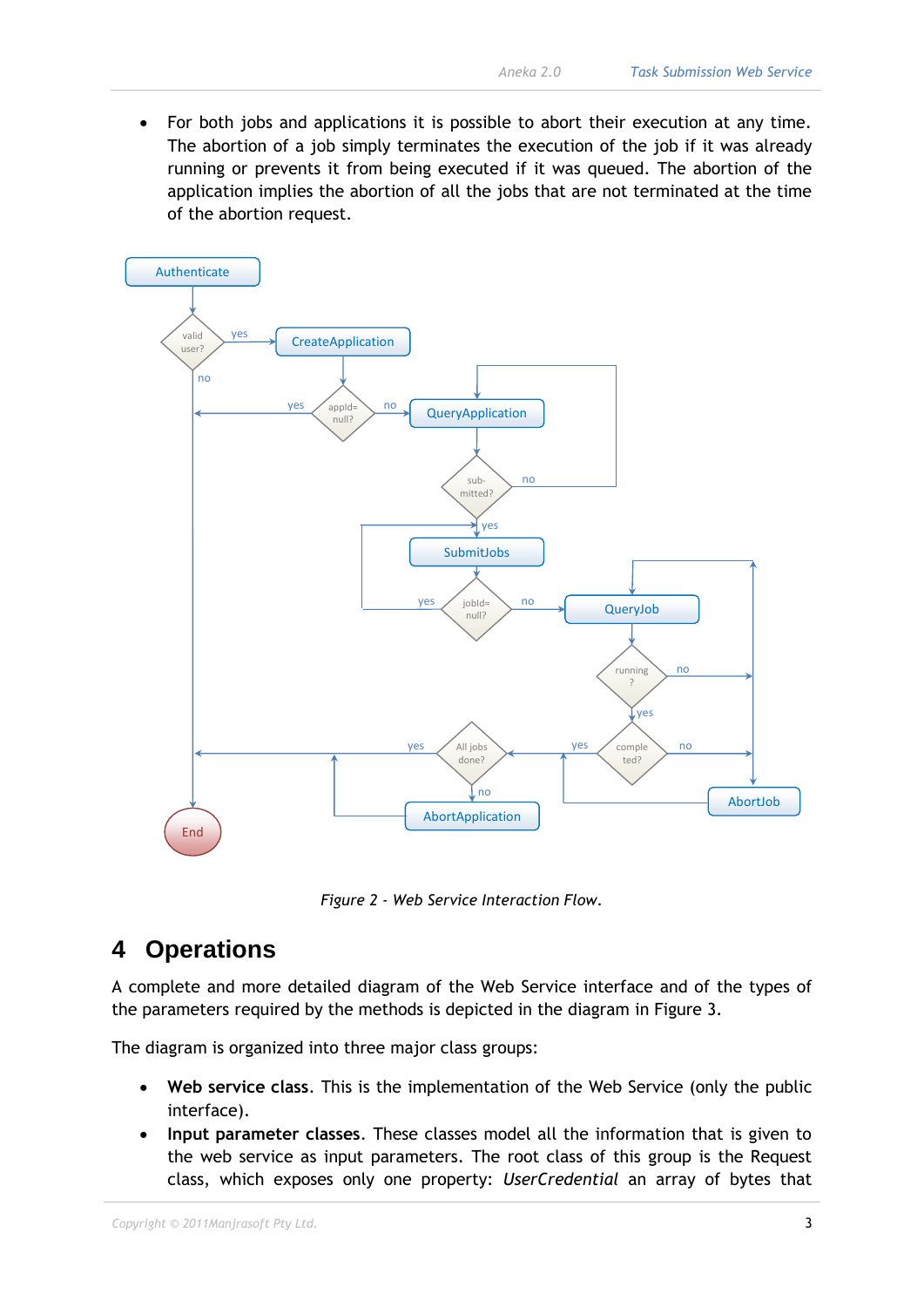contains the binary form of the authentication token used to authenticate the request against the Aneka Cloud. All the inherited classes can be divided into two groups: application-wise (*ApplicationRequest*, *ApplicationQueryRequest*, and *ApplicationAbortRequest*) and job-wise (*JobSubmissionRequest*, *JobQueryInfo*, and *JobAbortRequest*).



*Figure 3 - Task Service Object Model.*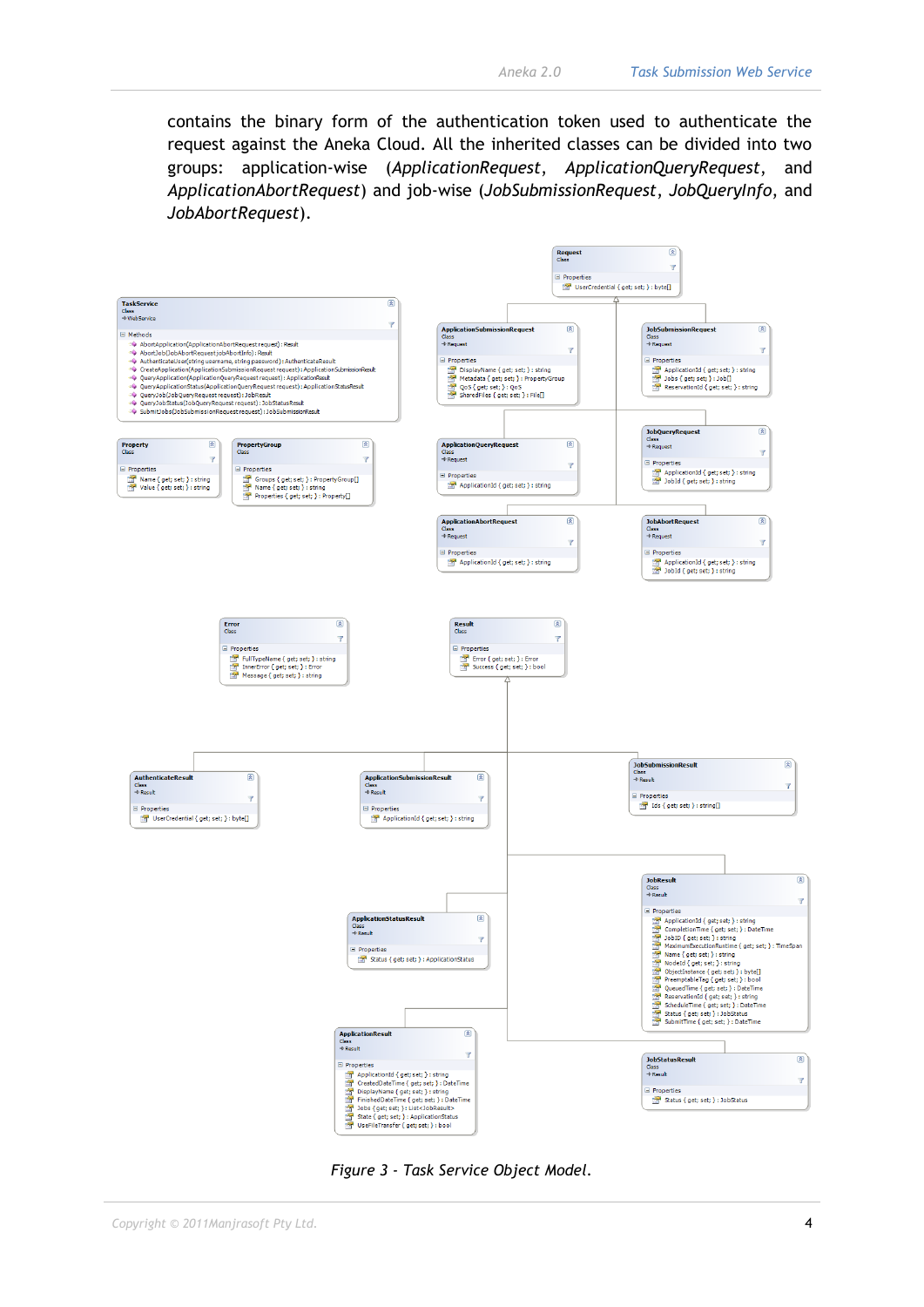• **Output parameter classes**. These classes model all the information that is returned by the web service as result of a method call. The root class of this group is the *Result* class, which exposes two properties: *Success* and *Error*. The first property is boolean and provides information on whether the operation has been performed successfully and the latter is of type *Error* and provides information on the exception occurred during the execution of the web service method if there is any failure. This class maintains simple information about the error message and full type name of the exception. All the inherited classes can be divided into two groups: application-wise (*ApplicationSubmissionResult*, *ApplicationResult*, and *ApplicationStatusResult*) and group-wise (*JobSubmissionResult*, *JobResult*, and *JobStatusResult*).

A more detailed of all the available operations exposed by the Web Service follows.

#### <span id="page-6-0"></span>*4.1 User Operations*

#### <span id="page-6-1"></span>**4.1.1 AuthenticateUser**

It authenticates the user against the Aneka Cloud and returns the user credential token that can be used to authenticate all the other requests. The object returned by this method is of type *AuthenticateResult* which contains the binary token for the authentication. If the authentication has not been successful information about the error occurred are provided through the *Error* property and *Success* is set to false.

#### <span id="page-6-2"></span>*4.2 Application Operations*

#### <span id="page-6-3"></span>**4.2.1 CreateApplication**

It creates a new application for the submission of jobs on the Aneka Cloud. This operation requires a parameter of type *ApplicationSubmissionRequest* which contains the information for the creation of the application such as the display (or friendly name) of the application and the user credential under which the application is created. This operation returns an instance of *ApplicationSubmissionResult* containing the unique id of the application, if successful the Success property is set to true otherwise additional information is provided through the *Error* property.

#### <span id="page-6-4"></span>**4.2.2 QueryApplication**

It Queries the status of the application. This method requires one instance of *ApplicationQueryRequest* containing the information about the specific application. It returns an *ApplicationResult* instance that contains the information about the status of the application with information on how many tasks have been submitted and their status. If the operation is unsuccessful the value of *Success* is set to false and more details are given with the *Error* property.

#### <span id="page-6-5"></span>**4.2.3 QueryApplicationStatus**

It queries the status of the application (only). This method requires one instance of *ApplicationQueryRequest* containing the information about the specific application. It returns an *ApplicationStatusResult* instance that contains the information about the status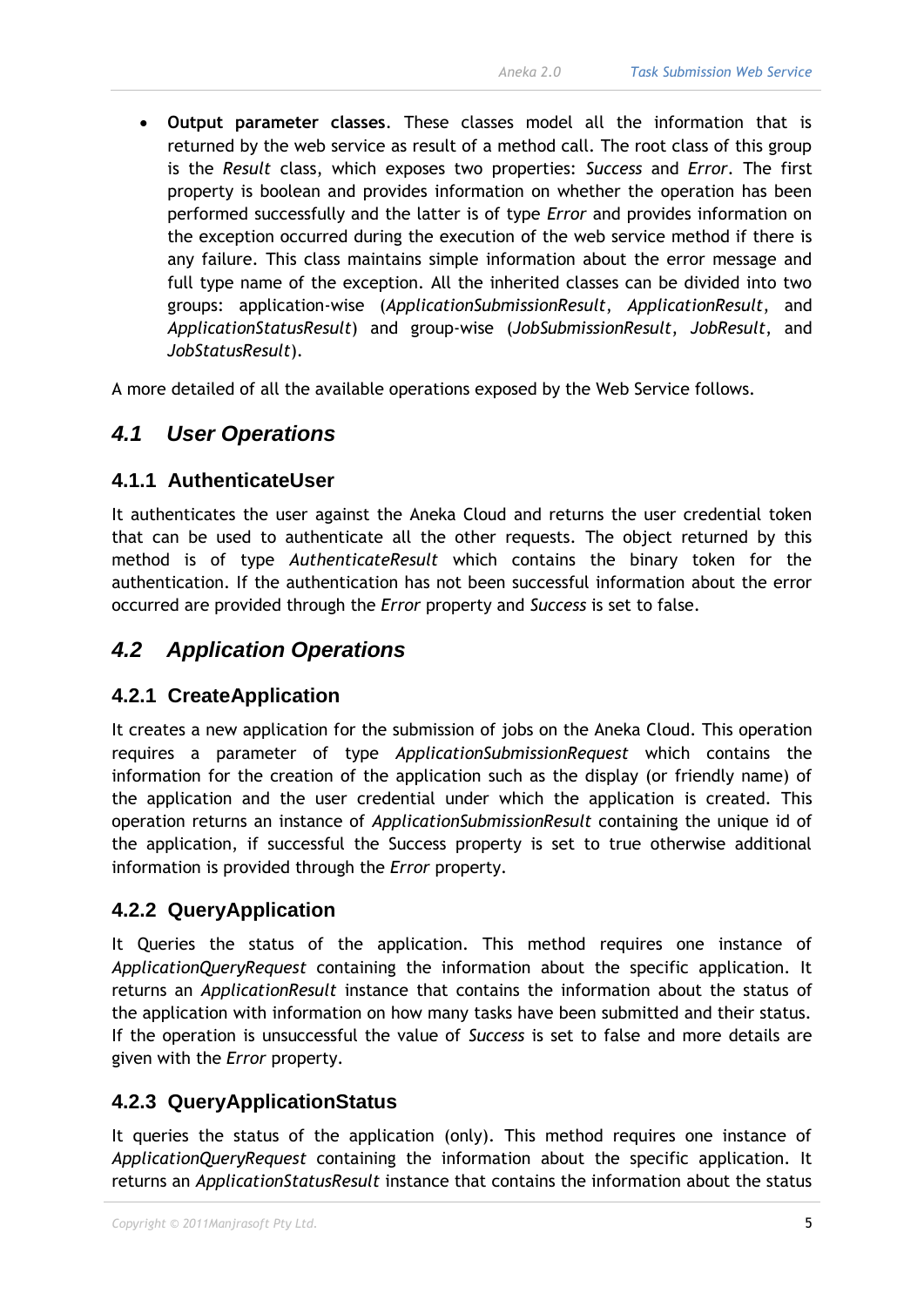of the application. If the operation is unsuccessful the value of *Success* is set to false and more details are given with the *Error* property.

#### <span id="page-7-0"></span>**4.2.4 AbortApplication**

It terminates the execution of an application (and all its dependent jobs). This method takes a string parameter containing the application identifier and a second parameter of type *ApplicationAbortRequest* containing the application unique identifier and the user credentials. It returns a Result instance whose *Success* property indicates the outcome of the operation. If the operation fails major details are given in the *Error* property.

#### <span id="page-7-1"></span>*4.3 Job Operations*

#### <span id="page-7-2"></span>**4.3.1 SubmitJobs**

It submits a collection of Jobs. This method requires a *JobSubmissionRequest* instance containing the collection of jobs to submit, the identifier of the application the jobs belong to, and the user credentials. It returns an instance of *JobSubmissionResult* containing the list of the corresponding job identifiers of the successfully submitted jobs. If - for some reason - there are jobs that failed submission, the corresponding job identifier is set to null, the value of *Success* is set to false and major details are given in the *Error* property.

#### <span id="page-7-3"></span>**4.3.2 QueryJob**

It queries the status of a job. This method requires one instance of *JobQueryRequest* containing all the information required for identifying the job together with the user credentials. It returns a *JobResult* instance that contains the information about the status of the job, other metadata, and the binary data of its instance if available. If the operation is unsuccessful the value of *Success* is set to false and more details are given with the *Error* property.

#### <span id="page-7-4"></span>**4.3.3 QueryJobStatus**

It queries the status of a job (only). This method requires one instance of *JobQueryRequest* containing all the information required for identifying the job together with the user credentials. It returns a *JobStatusResult* instance that contains the information about the status of the job. If the operation is unsuccessful the value of *Success* is set to false and more details are given with the *Error* property.

#### <span id="page-7-5"></span>**4.3.4 AbortJob**

It terminates the execution of a job. This method takes an instance of *JobAbortRequest* containing the details of the job to abort together with the user credentials. It returns a *Result* whose property *Success* informs about the outcome of the operation. If unsuccessful this property is set to false and major details are given in the *Error* property.

#### <span id="page-7-6"></span>*4.4 More Information*

By downloading the WSDL of the web service it is possible to obtain all the information required for submitting jobs to Aneka. In order to obtain the WSDL of the web service it is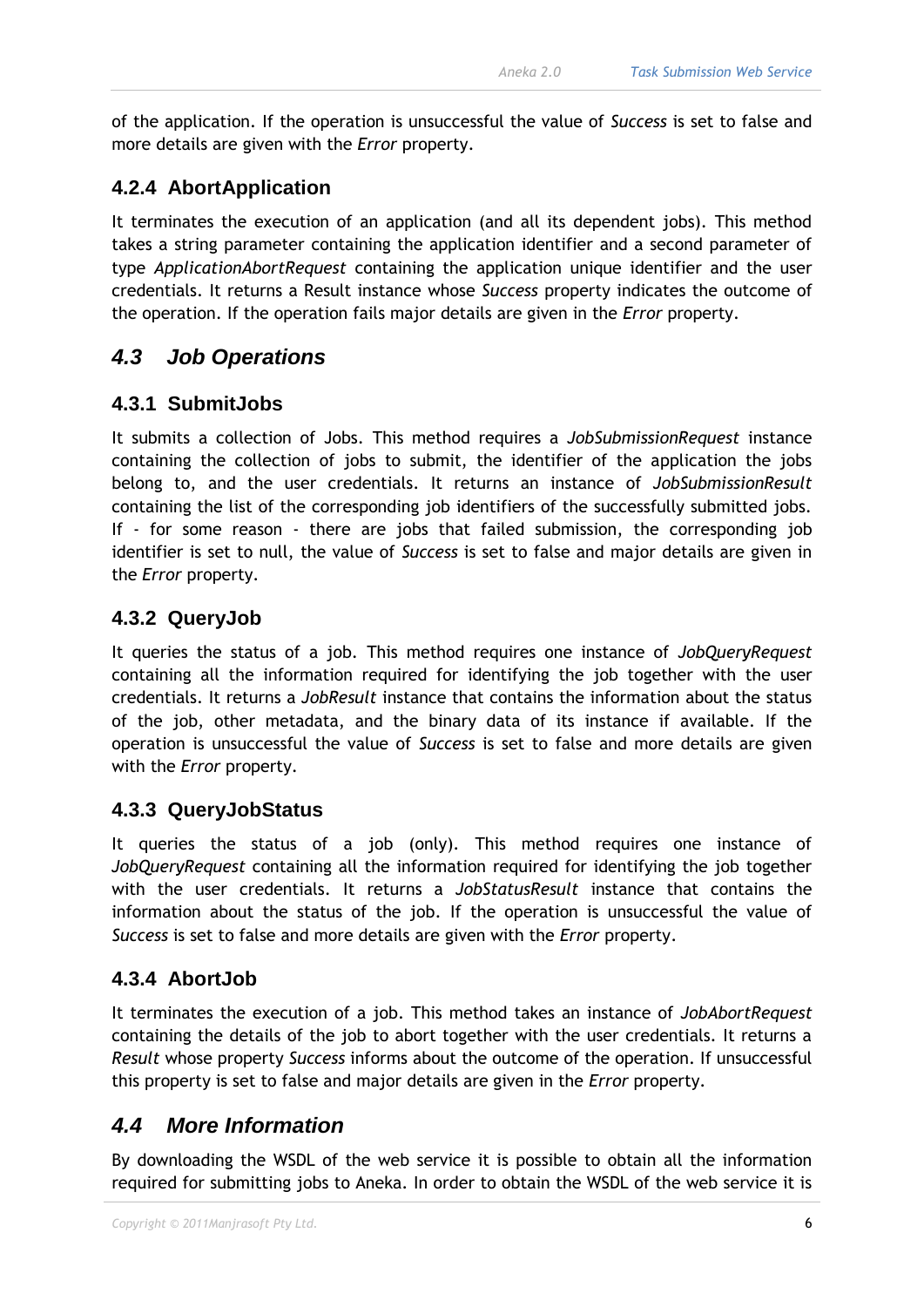necessary to append the *?WSDL* query string to the address of the web service as reported in the following example:

```
http://localhost/Aneka.2.0/TaskService.asmx?WSDL
```
## <span id="page-8-0"></span>**5 Inside the Job**

In Aneka an application is the logical wrapper that coordinates together the execution of different units. This is particularly true in the case of the *Task Programming Model* where the entire work is carried out by tasks that are submitted by the user. Therefore, the abstraction of task becomes fundamental and constitutes basic building block of distributed applications for this model. In the object model exposed by the *Task Web Service* a *task* is mapped to a *job*, which is further decomposed in a collection of *task items*, and an application becomes a collection of jobs.

Figure 4 shows all the classes that define the object model expressing a job. The fundamental class is represented by Job which exposes the following properties:

- **ReservationId**: it allows user to assign the job to a specific reservation that is represented by the identifier. If the Job does not have any value set for this property, it will be automatically assigned to the value of *JobSubmissionInfo.ReservationId*.
- **InputFiles**: represents the collection of input files that the job is expected to find at the remote execution node for executing. These files have to be stored in some file server that can be accessed by Aneka to pull them into the system when needed. Files are expressed by means of the *File* class.
- *OutputFiles*: represents the collection of output files that job produces as a result of its execution. These files will then be uploaded to a remote storage server once the job is completed. Files are expressed by means of the *File* class.
- **Tasks**: represents the collection of tasks that compose the job. These are mapped to the common tasks available in each *Parameter Sweep* based model and another special task (*NativeTaskItem*), which allows the submission of tasks that are native to a specific runtime.

The job instance submitted to the web service is wrapped around an *AnekaTask* instance and the *UserTask* property is set to a corresponding *Aneka.Tasks.BaseTask.CompositeTask* that will executed in sequence the task defined in the *Job.Tasks* array.

#### <span id="page-8-1"></span>*5.1 Task Item Definition*

The operational logic of a job is defined by composing together a collection of task items. The job object model provides developers with a set of predefined tasks that can be easily composed together in order to perform the most common operations that are performed in a batch environment. These predefined tasks have a correspondence with the tasks defined in the *Aneka.Tasks.BaseTasks*. These tasks are:

• **CopyTaskItem**: this object is mapped to a *CopyTask* instance. The *CopyTask* class allows users to copy a file. At the time of writing the usefulness of this task is quite limited since it does not allows remote file transfer. The reason for this limitation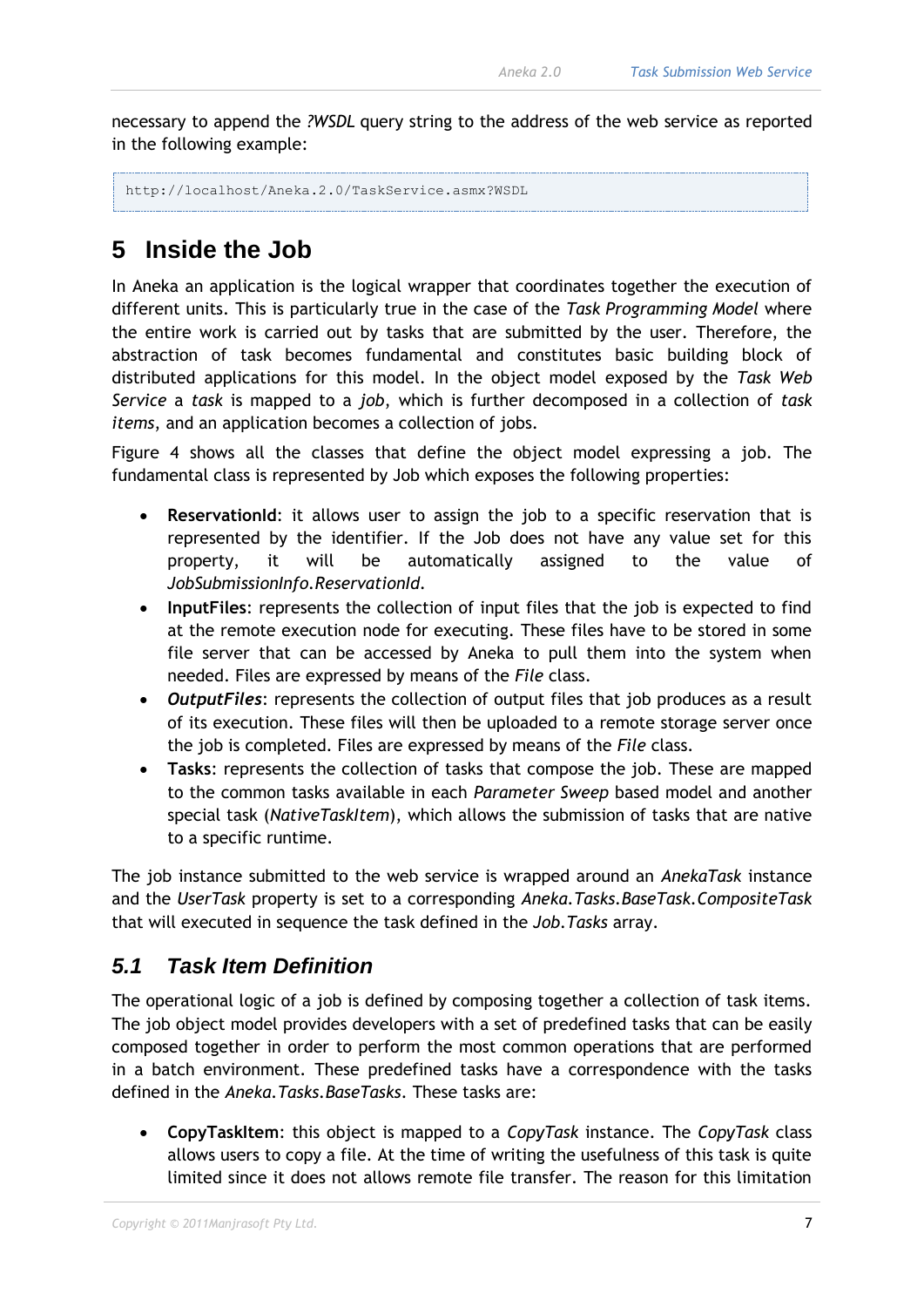is because Aneka still does not support the remote file transfer from a generic server (http, windows share, ftp) to an executor node. This feature will be soon (well, not that soon) implemented.



*Figure 4 - Web Service Job Object Model*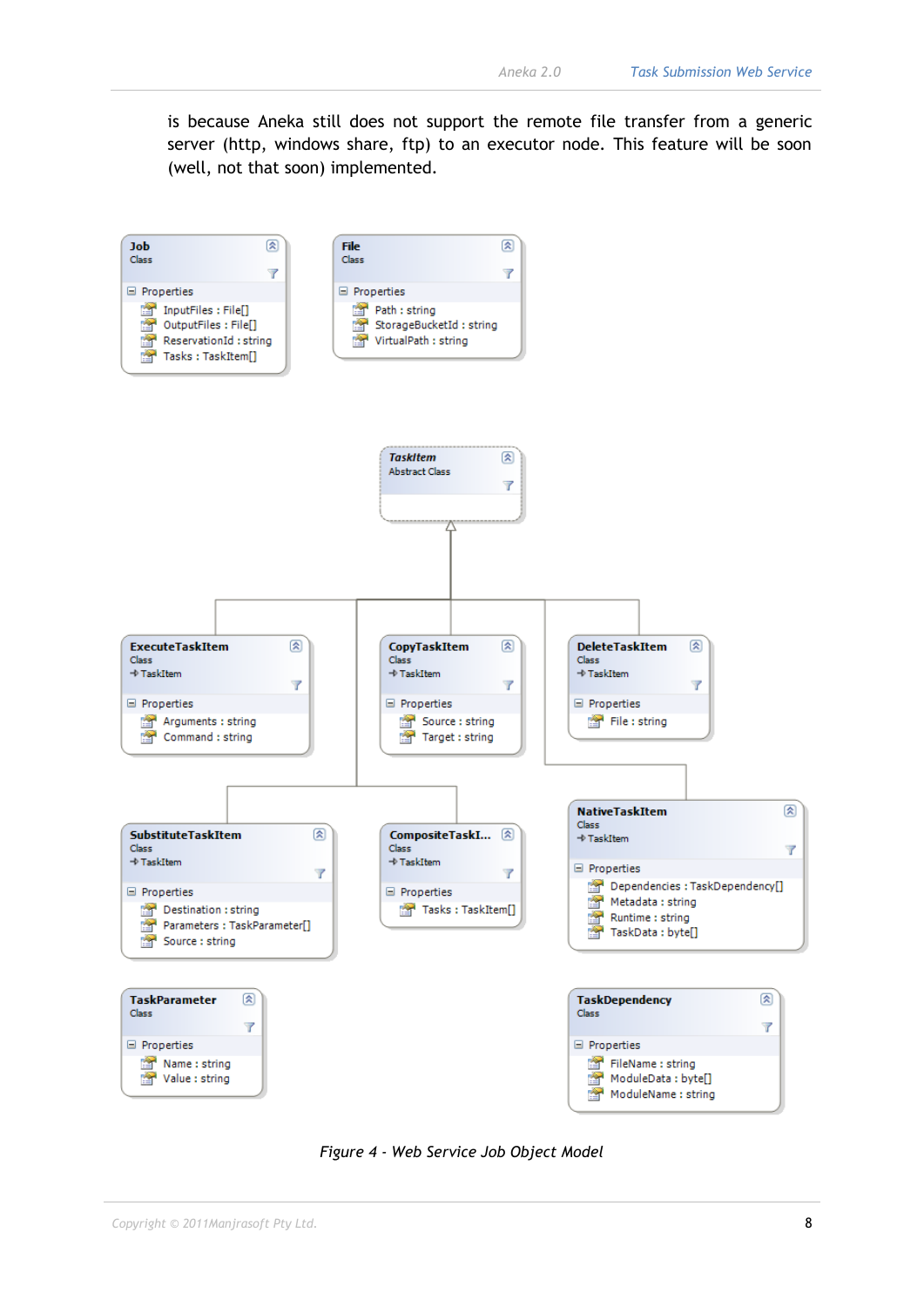- **DeleteTaskItem**: this object is mapped to a *DeleteTask* instance. The *DeleteTask* class allows users to delete a single file without the use of wildcards. This restriction is limiting but we are working on providing a safe way to include wildcards and extend the functionality provided by this command.
- **ExecuteTaskItem**: this object is mapped to an *ExecuteTask* instance. The *ExecuteTask* class allows users to execute any command that can be issued by the shell. Since it is not possible to upload files through the web service interface the effectiveness of this task is quite limited and is restricted to executing pre-existing command or applications installed on the remote node.
- **SubstituteTaskItem**: this object is mapped to a *SubstiuteTask* instance. The *SubstituteTask* class allows users to substitute to create a file from a template file with the assignment defined in the collection of parameters passed together with the task.
- **CompositeTaskItem**: this object is mapped to a *CompositeTask* instance. The *CompositeTask* class defines a task that is made out of other tasks, and constitutes a flexible way to execute and reuse complex tasks. The *CompositeTask* type exposes an list of tasks. This list can contain any task type implementing the *ITask* interface. When used through the web service interface it is only possible to create compose tasks that are made out of the tasks accessible via the web service interface (this means: *ExecuteTask*, *CopyTask*, *DeleteTask*, *SubstituteTask*, *CompositeTask*).

Moreover, besides these common tasks the **NativeTaskItem** class allows developers to supply through the web service a task implementation for a specific runtime. This capability gives a high degree of freedom in terms of operational logic that can be expressed for the execution of the task. By using this task, virtually all the *Aneka.Tasks.ITask* instances that can be submitted through the client in-process APIs can be submitted through the web service. The design goal of the *NativeTaskItem* class is to provide a way to execute object code that requires a specific runtime (ad es: Java) and in order to do so exposes the following properties:

- **Dependencies**: an array of *TaskDependency* instances that are used to submit all the library dependencies that are required for the execution of the task (ad ex: .class files in the case of Java). A *TaskDependency* instance allows wrapping a binary array storing the file content, a string representing the name under which the file will be saved, and another string containing the name of the module. In the case of the .NET runtime these properties are set as follows:
	- o *FileName*: name of the dll/exe file that represent the assembly.
	- o *ModuleData*: content of the assembly in bytes.
	- o *ModuleName*: assembly name.
- **Runtime**: a string that identifies the specific runtime environment required by the task at the moment the only value supported is CLI#2.0, which identifies .NET managed code.
- **Metadata**: a string representing the command arguments that are passed to the interpreter or runtime environment and that specify how to execute the native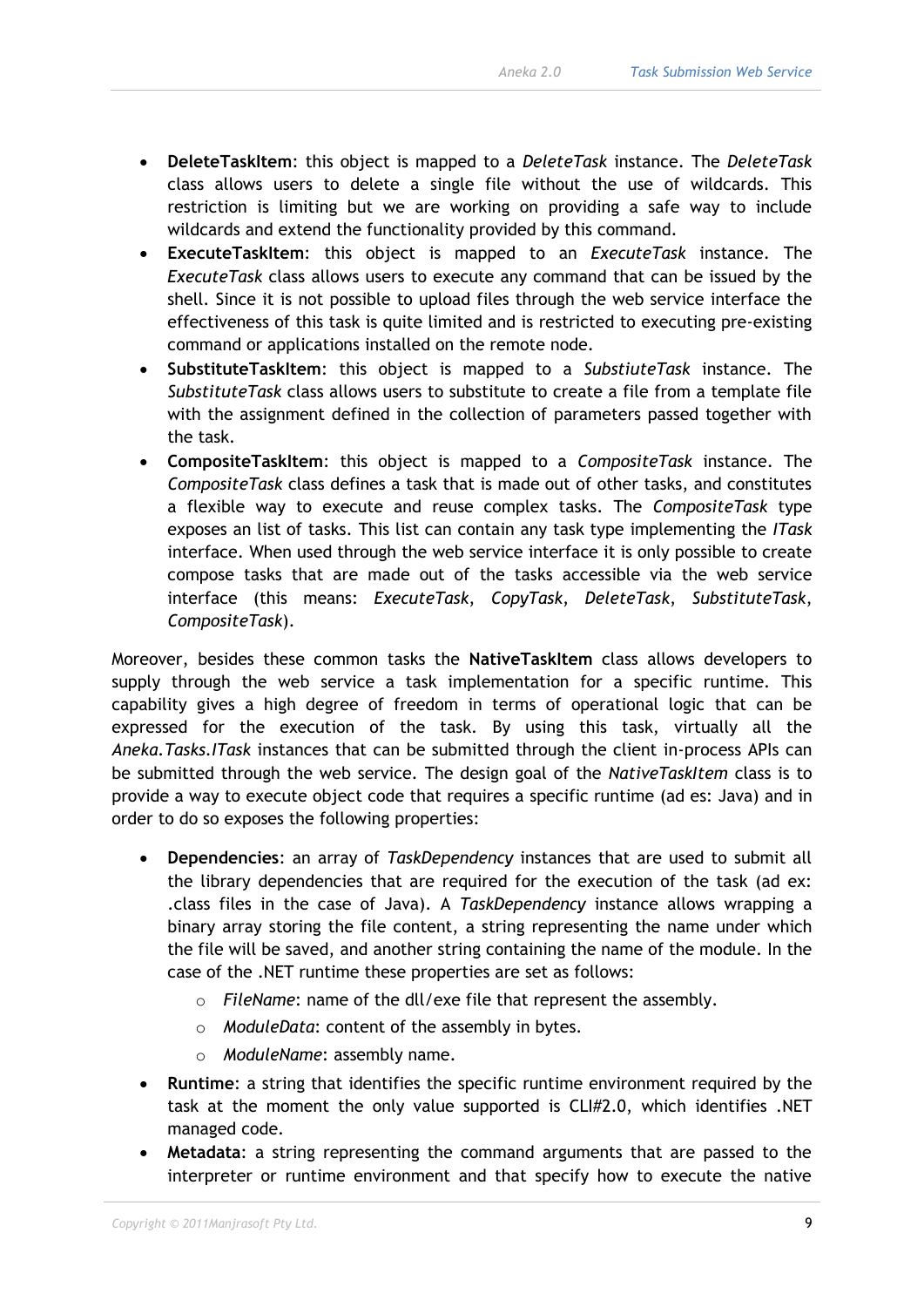task. At the moment, since the only runtime supported is .NET, this value should contain the assembly qualified type name of the class implementing *Aneka.Tasks.ITask*.

• **TaskData**: this is an array of bytes representing the serialized instance of the task to execute that will be passed to the runtime environment or interpreter. In the case of .NET is the binary serialized form of a managed type.

This class is mapped to the *Aneka.Tasks.BaseTasks.RuntimeNativeTask* class, which unwraps and copies the dependencies into the local execution directory, deserializes the binary instance, and executes it. Basically this class does what already the task execution service does, so why it has been designed? As already said, the *NativeTaskItem* class allows specifying native tasks which could have been directly turned into *ITask* instances and wrapped around *AnekaTask* objects without the use of the *RuntimeNativeTask* class. This implementation has a major drawback, which is the fact that the libraries defining the *ITask* submitted by the user need to be loaded into the process of the web service. This is not only unnecessary but also dangerous since the user could define *ITask* instances that execute code in the constructor. The execution of this code occurs outside a proper sandbox and might endanger the web service itself. By using the *RuntimeNativeTask* the task instance is only unwrapped in the remote execution sandbox.

Even though this is a primary requirement, the reason of using *RuntimeNativeTask* is to support different runtime environment in the future, thus allowing applications implemented in other programming languages and environments (i.e. Java) to directly serialize object instances in process and submit them for execution through the language agnostic web service. At the moment there is no other runtime supported than .NET/Mono 2.0, therefore this capability is only potential.

#### <span id="page-11-0"></span>*5.2 File Management*

Task item operate on files either they are shared, input, or output files. Except for the case of the *NativeTaskItem* all the pre-built task items operate on files. The web service object model uses the File class to wrap the required information to locate and utilize a file within Aneka. This class is mapped by the Web Service to an instance of the *Aneka.Data.FileData* class. The *File* class exposes the following properties:

- **Path**: this is a string that is used to represent the path to the file. For input and shared files this value is the location of origin of the file with respect to the storage repository where it is stored. For example in the case of a remote FTP, which is the most common scenario, this value represents the relative path to the user root in the FTP server where the file is stored. For output files this value represents the final location where the file will be stored with respect to the target storage repository. Again, in case of an FTP storage server this value will be the location where the file will be uploaded in the FTP with respect to the user root.
- **VirtualPath**: this is a string that represents the path to the file on the remote execution node. In case of input and shared files this will be the location where these files are saved (in general this property only stores the name of the file). In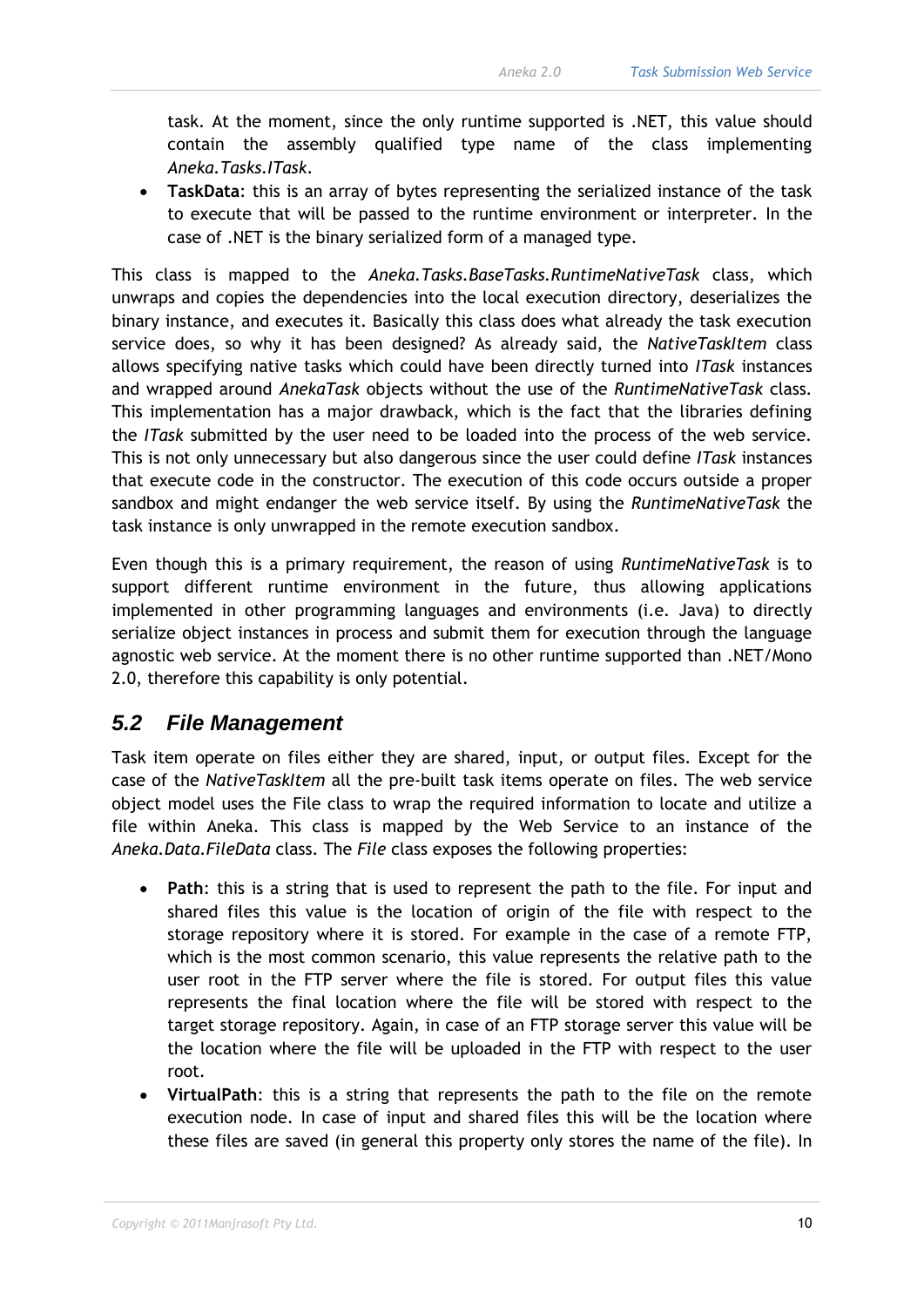case of output files this value represents the location where the execution service is expected to find these files.

• **StorageBucketId**: this is a string that represents the key mapping the configuration data of the corresponding storage server that relates to the file (origin in case of shared and input files, destination in case of output files).

The interface of the Web Service does not allow developer to upload files through the web service as they would normally do with the client APIs of the *Task Programming Model*. Instead, input files and shared files are expected to be located in (and output files are expected to be moved to) remote storage servers. In this way, it is responsibility of the *Storage Service* installed in Aneka to pull in and pull out files and not a task performed by the web service. This allows a light implementation of the web service, which can use a simplified version of the client APIs, without active components, and does not need special storage for temporarily saving input and output files.

Given this architecture developers have to specify and inform Aneka about how to collect and store files. This is done by providing the proper information in the *ApplicationSubmissionRequest.Metadata* property group. Developers have to create a group of properties called *StorageBuckets* and define a group (together with the required properties) for each storage server that is used by the application. The following code shows how to configure an application submission request with two different storage servers:

```
ApplicationSubmissionRequest request = new ApplicationSubmissionRequest();
// initialize the main group of properties.
request.Metadata = new PropertyGroup();
// create the "StorageBuckets" group and add it to the metadata.
PropertyGroup buckets = new PropertyGroup("StorageBuckets");
buckets.Groups = new PropertyGroup[2];
request.Metadata.Groups = new PropertyGroup[1];
request.Metadata.Groups[0] = buckets;
// create the "InputFTP" group wrapping the properties required 
// to access a remote ftp server.
PropertyGroup inputFtp = new PropertyGroup("InputFTP");
inputFtp.Properties = new Property[5];
Property ftp = new Property();ftp.Name = "StorageType";
ftp.Value = "FTP";
inputFtp.Properties[0] = ftp;
Property user = new Property();
user. Name = "User";
user.Value = "anonymous";
inputFtp.Properties[1] = user;
Property password = new Property();
password.Name = "Password";
password.Value = "anonymous";
inputFtp.Properties[2] = password;
Property host = new Property();
```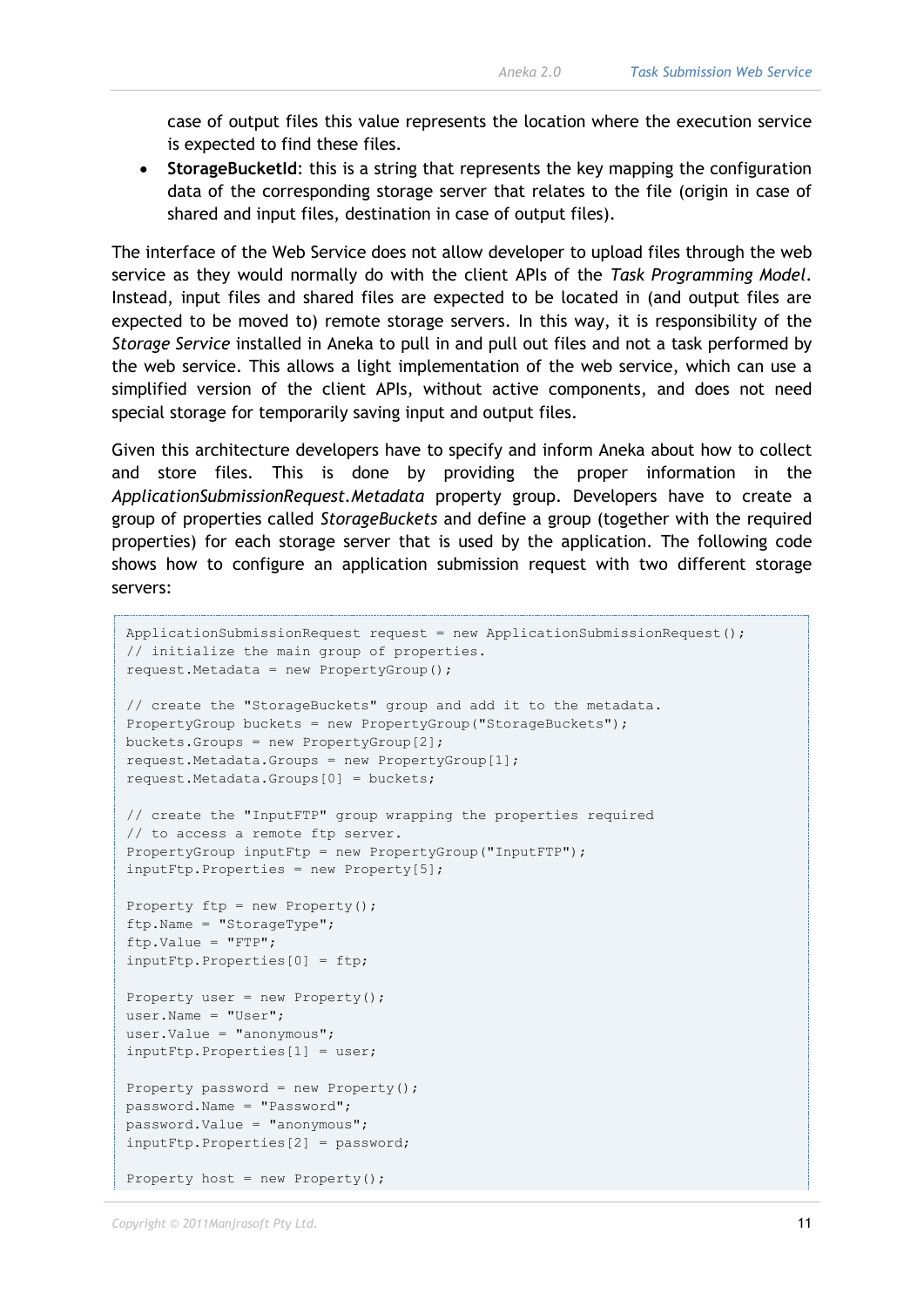```
host.Name = "Host";
host.Value = "124.32.33.35"; // DNS name or IP
inputFtp.Properties[3] = host;
Property port = new Property();
port.Name = "Port";
port.Value = "21";
inputFtp.Properties[4] = port;
buckets.Groups[0] = inputFtp;
// create an S3 storage bucket for the output files
PropertyGroup outputS3= new PropertyGroup("OutputS3");
outputS3.Properties = new Property[3];
Property s3 = new Property();
s3. Name = "StorageType";
s3.Vallow = "S3";outputS3.Properties[0] = s3;
Property accessKey = new Property();
accessKey.Name = "AWSAccessKeyId";
accessKey.Value = <your access key id:string>;
outputS3.Properties[1] = user;
Property bucket= new Property();
bucket.Name = "Bucket";
bucket.Value = <your bucket name:string>;
outputS3.Properties[2] = bucket;
buckets.Groups[1] = outputS3;
```
Once this information is entered in order to reference a storage bucket in a File instance we can simply set the *File.StorageBucketId* property to the name of the *PropertyGroup* mapping the configuration of the bucket to use. Here follows an example on how to set these values for input and output files:

```
File shared1 = new File();
shared1.Path = "/shared/model.dat";
shared1.VirtualPath = "model.dat";
shared1.StorageBucketId = "InputFtp";
File input1 = new File();
input1.Path = "/input-samples/sample.1.dat";
input1.VirtualPath = "sample.1.dat";
input1.StorageBucketId = "InputFtp";
File output1 = new File();
output1.Path = "result.1.dat";
output1.VirtualPath = "result.1.dat";
output1.StorageBucketId = "OutputS3";
```
With this information the storage server will automatically pull in the input files from remote FTP server and push the output file to the remote S3 storage bucket.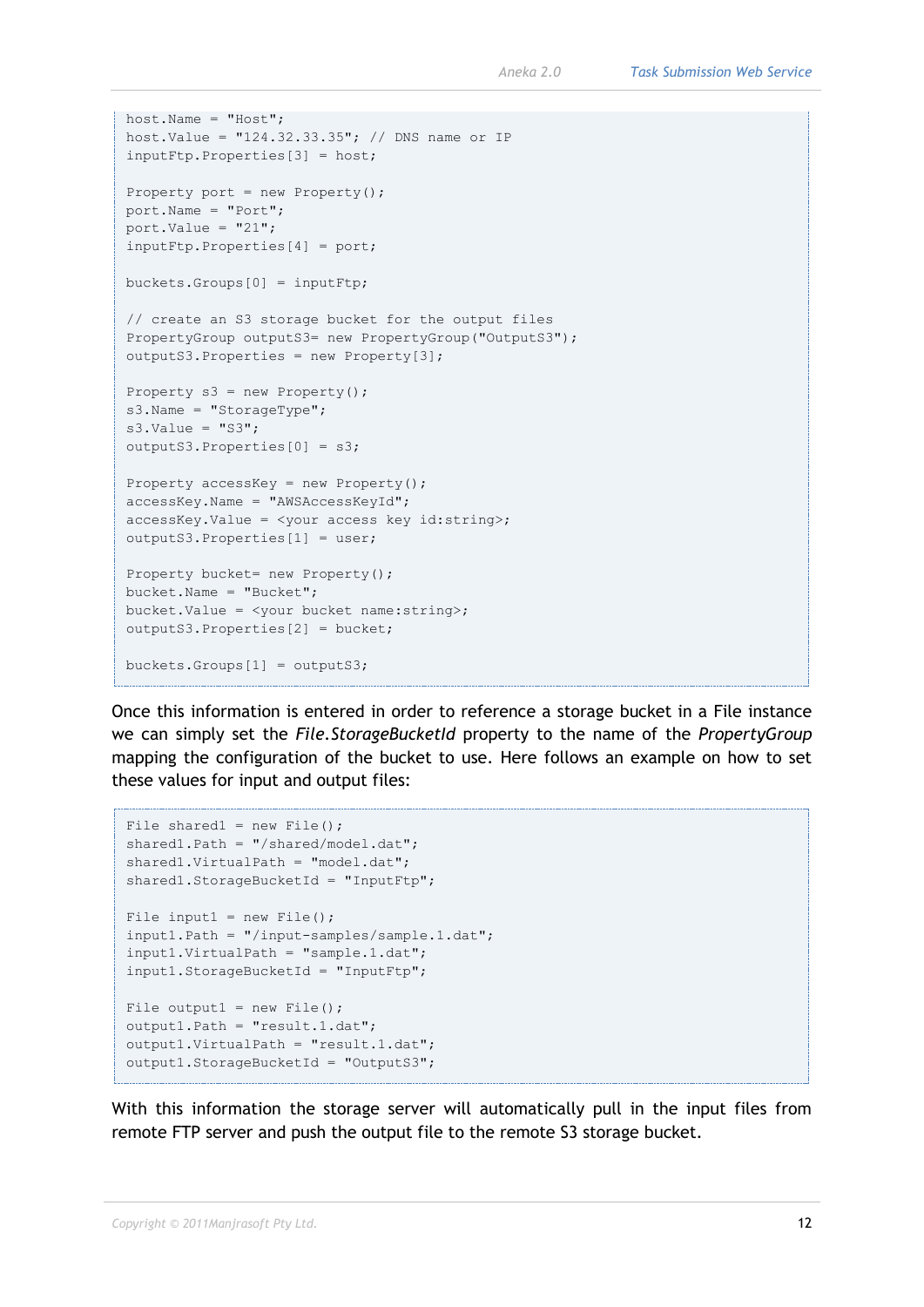#### <span id="page-14-0"></span>**6 Storage Service Configuration**

In order to operate seamlessly with the web service the Aneka Cloud needs to be able to autonomously pull in and out files from the internal Storage Service. By default this capability is not configured and needs to be activated by modifying the Spring configuration file of the container hosting the Storage Service.

The default implementation of the *Storage Service* (Aneka.Storage.dll) is based on the concept of factories for handling the file transfer between nodes. A file transfer factory provides facilities for creating server and client components that are used in for transferring files. In this way, it decouples the management and the interaction with the Aneka runtime from the details of the specific file transfer channel. By default the *Storage Service*, uses the *FTPFileTransferFactory* (Aneka.Data.Ftp.dll), which allows the creation of client and server components exchanging files through the FTP protocol. When the service starts it creates a server component to manage the storage made available through the server, and dynamically provides libraries to each node acting as a client for the storage (execution nodes and client application node).

When it comes to autonomously importing and exporting files from and to a remote storage server, the Storage Service itself becomes a client and therefore it needs to be configured to properly access the remote server. Since the entire design of the Storage Service is unaware of the specific protocol used to move files, this property has also been maintained in the case of communication with external repositories. Therefore, it needs to dynamically select the appropriate client module according to the type remote storage. Again, this capability has been implemented by leveraging file transfer factories. The *Storage Service* maintains a dictionary that maps the name of the *StorageType* property in the storage bucket to the corresponding implementation of file transfer factory implementation that can be used to obtain a client component for the given storage type. When there is a file to import from a remote server (or to export to a remote server) the Storage Services looks up the value of the storage type of the corresponding storage bucket and uses it to retrieve the file transfer factory implementation that is used to create a client component configured to access the remote server where the file is located (or where it needs to be exported). This operation is possible if and only if the dictionary actually contains the metadata of the factory for a given storage type. This is the kind of information that needs to be configured in order to enable the Storage Service to autonomously import and export files.

In order to configure such behaviour it is necessary to set the *FileTransferFactoryMap* property of the *Storage Service*. Currently there is no GUI support for such feature and the configuration needs to be done directly by modifying the spring file. This is a dictionary that maps a string to instance of type *Aneka.Data.IFileTransferFactory* (Aneka.Data.dll). In order to configure the Storage Service for interacting with remote FTP servers we need to add an entry that maps the FTP storage type to the already existing *FtpFileTransferFactory* object used to creating components for the internal storage. The following XML block shows how to configure such feature into the <object /> node that relates to the Storage Service.

```
<property name="FileTransferFactoryMap">
   <dictionary key-type="string" 
               value-type="Aneka.Data.IFileTransferFactory,Aneka.Data">
```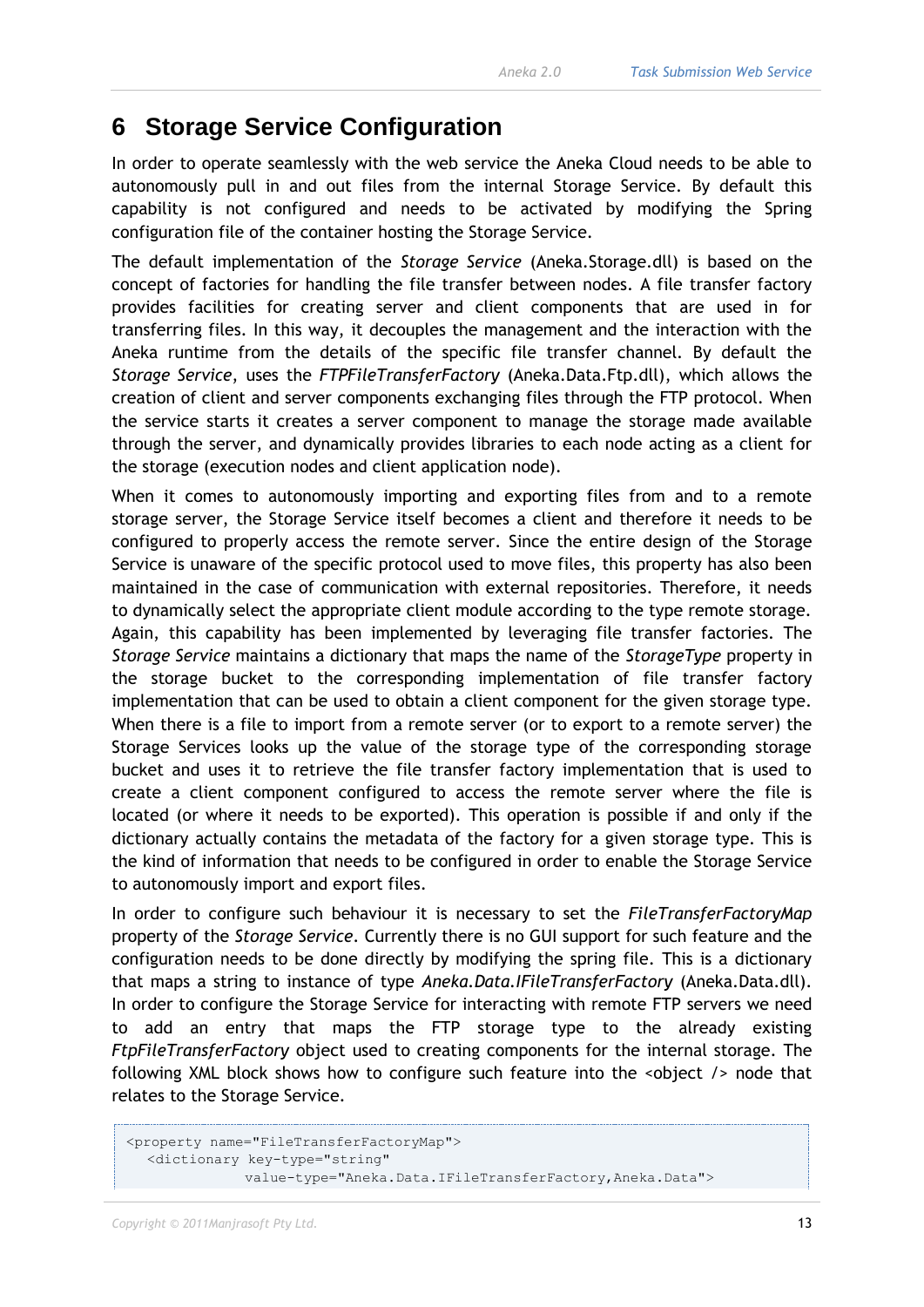```
 <entry key="FTP" value-ref="FtpFileTransferFactory" />
   </dictionary>
</property>
```
The current implementation of Aneka features only the implementation of the file transfer factory for the FTP protocol and for S3 (only the client module). Should developers provide their own implementation of the factory; this can be added into this map and used seamlessly with the existing infrastructure. Possible alternative to these implementations might be:

- *SSH /SCP*
- *SFTP*
- *Shared file system support*

The interfaces that define the object model of file transfer factories are declared into the *Aneka.Data* namespace (Aneka.Data.dll) and are: *IFileTransferFactory* (factory component), *IFileChannelController* (server component), *IFileHandler* (client component).

### <span id="page-15-0"></span>**7 Advanced Topics and Technical Details**

This section addresses some advanced aspects of the use of the *Task Submission Web Service* for submitting and monitoring applications on Aneka. Web services are use the HTTP protocol as main transport layer and therefore are generally designed as stateless services. This property makes the management of Aneka applications and more precisely the monitoring of their execution more complex. In this section we will address the most important aspects that developers need to take into account while operating through the web service.

#### <span id="page-15-1"></span>*7.1 Disconnected Mode vs. Connected Mode*

Web services are stateless entities (or better, they should be designed like that =)). This means that they do not have active components (i.e. asynchronous threads) that operate in background without the user intervention. On the contrary, every operation performed by a web service is triggered by a user request and should be completed within the context of the web service method call, so that the outcome of the call can be returned to the client application. This is also the way in which the Task Web Service works because it is designed to serve a multitude of clients and its execution needs to be quick and light.

The Aneka client libraries for the in-process management of distributed applications (i.e. *AnekaApplication<AnekaTask,TaskManager>*) rely on active components that constantly interact with the Aneka Cloud through a persistent connection. This approach makes possible the use of events to signal the client process when some conditions on the server side are verified. Events are used to signal the client process the following:

- Task state transitions.
- Task failure and completion.
- Application failure and completion.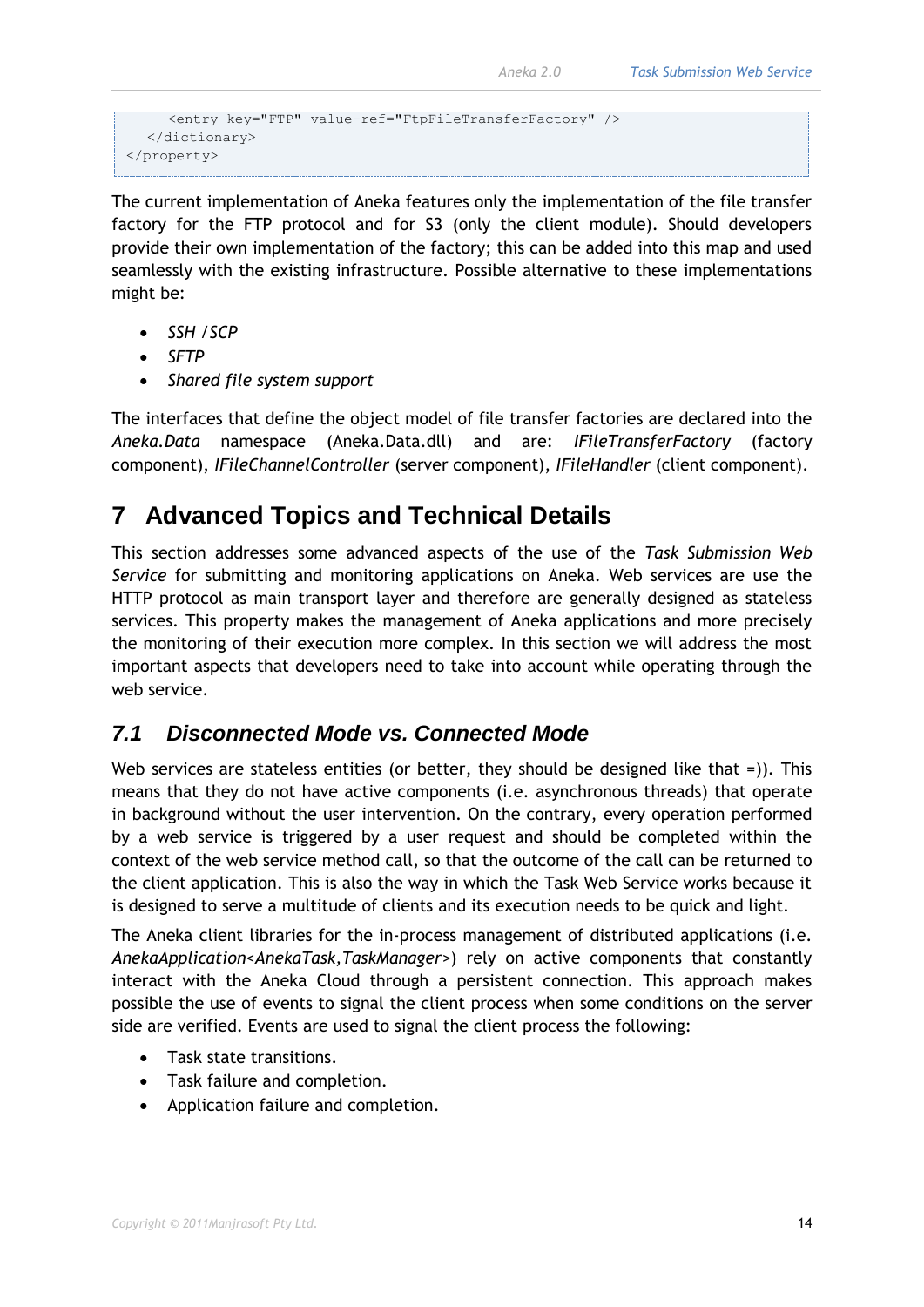These events are not available through the Task Web Service and web service clients discover get to know these server side events when they actively make a call to a web service method. Therefore, i might happen one of the following:

- Clients try to submit/query jobs for an application that does not exist anymore because it is failed or completed.
- Clients try to obtain the full information of a job that has completed or that is failed.

The first case might still happen in the connected scenario but events on the *AnekaApplication* help developers to react in time. The second case, instead, is more peculiar and becomes evident only in the case of the Web Service scenario.

This is due to the particular way in which the Scheduling Service manages the completed, failed, and aborted WorkUnit instances (of almost any model, *Task Programming Model* and *Thread Programming Model* included). As soon as one *WorkUnit* transits into one of the following states:

- *Failed*
- *Aborted*
- *Completed*

After the first query of its status the information about its binary instance is removed from the application store and its metadata is persisted into the accounting store if there is one. Now, the question is:

#### *Who does make the first query?*

In the case of the in-process client libraries, the *TaskManager* has a query thread that constantly polls the *Scheduling Service* and asks for the state of the pending tasks. Once a tasks transits into one of these three states, the instance data of the task is collected by the query thread and the appropriate event on the client side is fired (*WorkUnitFailed* in case of *Failed* or *Aborted*, *WorkUnitFinished* in case of *Done/Completed*). In this way developers can capture the instance of the task and collect the desired information from the deserialized object. After such operation, the information on the instance of the task is deleted by the scheduler because there is no need to have such data anymore.

This behaviour might be acceptable even in the case of the web service. In reality, being the web service a disconnected client (with no events) it might be possible that the information about a task completed or failed gets lost unless a proper management is done in the web service client code. In practice, this means developing another *TaskManager* that uses the web service as active connection to Aneka. This is obviously something to avoid because it does not make a proper use of the web service.

In order to avoid this situation the *Scheduling Service* and the *Execution Service* have been modified to support the capability of:

- Keeping track of the binary instance of completed tasks.
- Storing the binary instance on a persistent storage provided by the user.

These are two solutions that provide a different workaround to the problem. The first one is implemented in the scheduler and it allows triggering this behavior per application. The second one is implemented in the executor nodes and again can be activated for a specific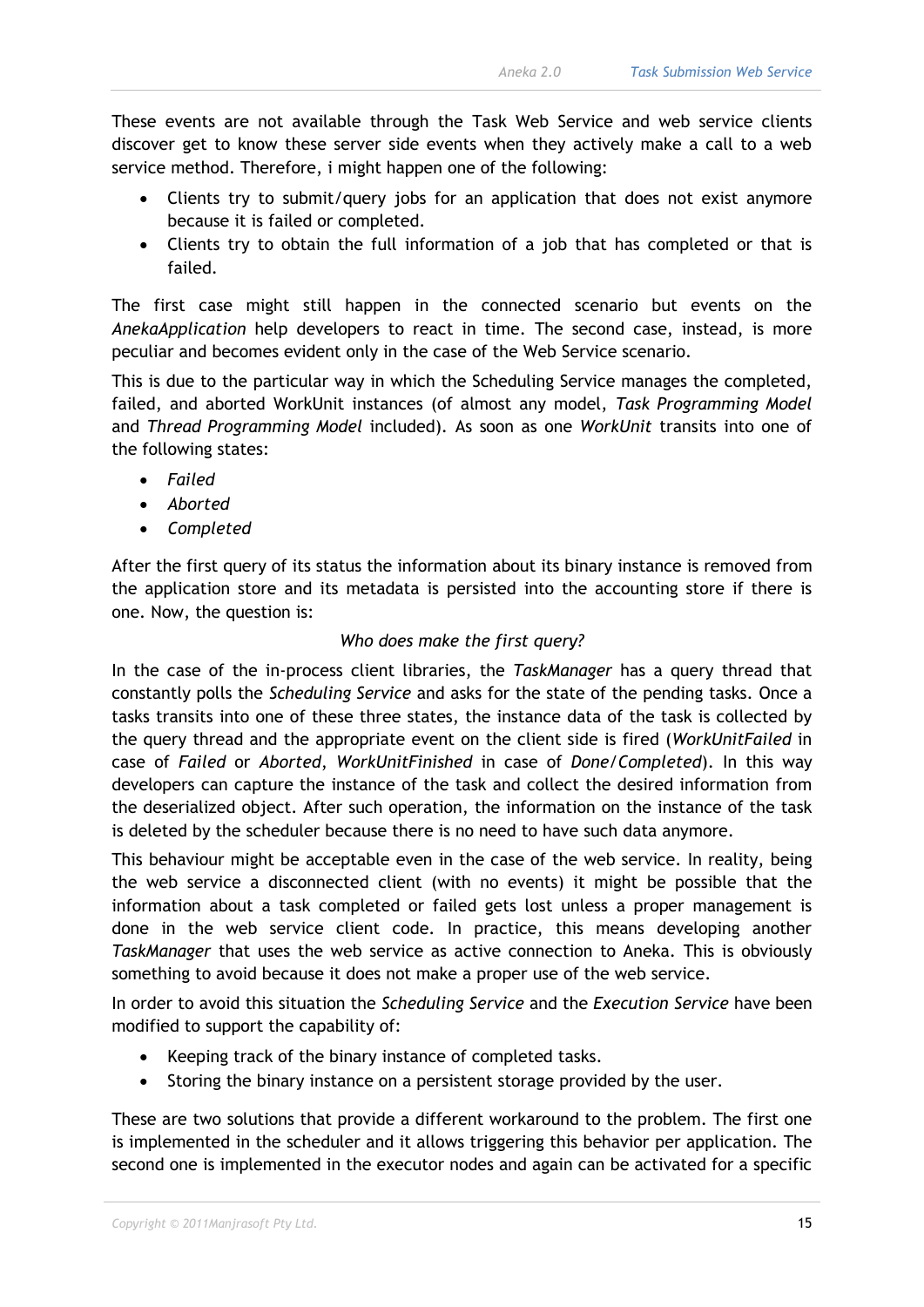application. While the first option requires configuration changes on both the Scheduling Service and the client application, the second one is simply triggered by the configuration of the application.

#### <span id="page-17-0"></span>**7.1.1 Task Persistence in the Scheduling Service**

This feature controls the capability of the scheduler of preserving the binary instance of a terminated task until the application is not completed. This feature is activated by setting the *KeepAliveMode* property of the *Metadata* property of the service to true. If this flag is set, the scheduler will keep the serialized instances of failed/aborted/completed tasks for those applications that require it. Therefore, in order to obtain the instance of a task through the web service it is necessary to perform the following steps:

- Configure the *Task Scheduling Service* with the *KeepAliveMode* set to true.
- Configure the application submission in order to require the persistence of work unit.

The first step is done by entering a *Property(Name="KeepAlive", Value="true")* into the *Metadata* property group exposed by the service. This feature is not supported through the *Management Studio* and needs to be configured **by directly changing the Spring.config.xml file** of the container instance hosting the *Task Scheduling Service*. The following excerpt of the *Spring.config.xml* file shows how to configure such a property:

```
 <object name="KeepAliveMode" type="Aneka.Property, Aneka.Util">
   <property name="Name" value="KeepAliveMode"/>
   <property name="Value" value="True"/>
 </object>
 <object name="Metadata" type="Aneka.PropertyGroup, Aneka.Util">
  <property name="Name" value="Metadata"/>
  <property name="Properties">
     <list>
       <ref object="KeepAliveMode"/>
     </list>
  </property>
 </object>
 <object name="TaskSchedulingHandler"
       type="Aneka.Tasks.Scheduler.TaskSchedulingHandler, 
             Aneka.Tasks.Scheduler" />
 <object name="TaskSchedulingAlgorithm" 
       type="Aneka.Scheduling.Algorithms.Independent.FIFOSchedulingAlgorithm, 
           Aneka.Scheduling" />
 <object name="TaskScheduler"
       type="Aneka.Scheduling.Service.IndependentSchedulingService, 
            Aneka.Scheduling">
  <property name="ApplicationStore" ref="ApplicationStore" />
  <property name="SchedulingHandler" ref="TaskSchedulingHandler" />
  <property name="SchedulerAlgorithm" ref="TaskSchedulingAlgorithm" />
  <property name="Metadata" ref="Metadata" /> 
 </object>
```
In the XML excerpt we configure the *Task Scheduling Service* with an object named *TaskScheduler* and we set the *Metadata* property group previously configured with *KeepAliveMode* property.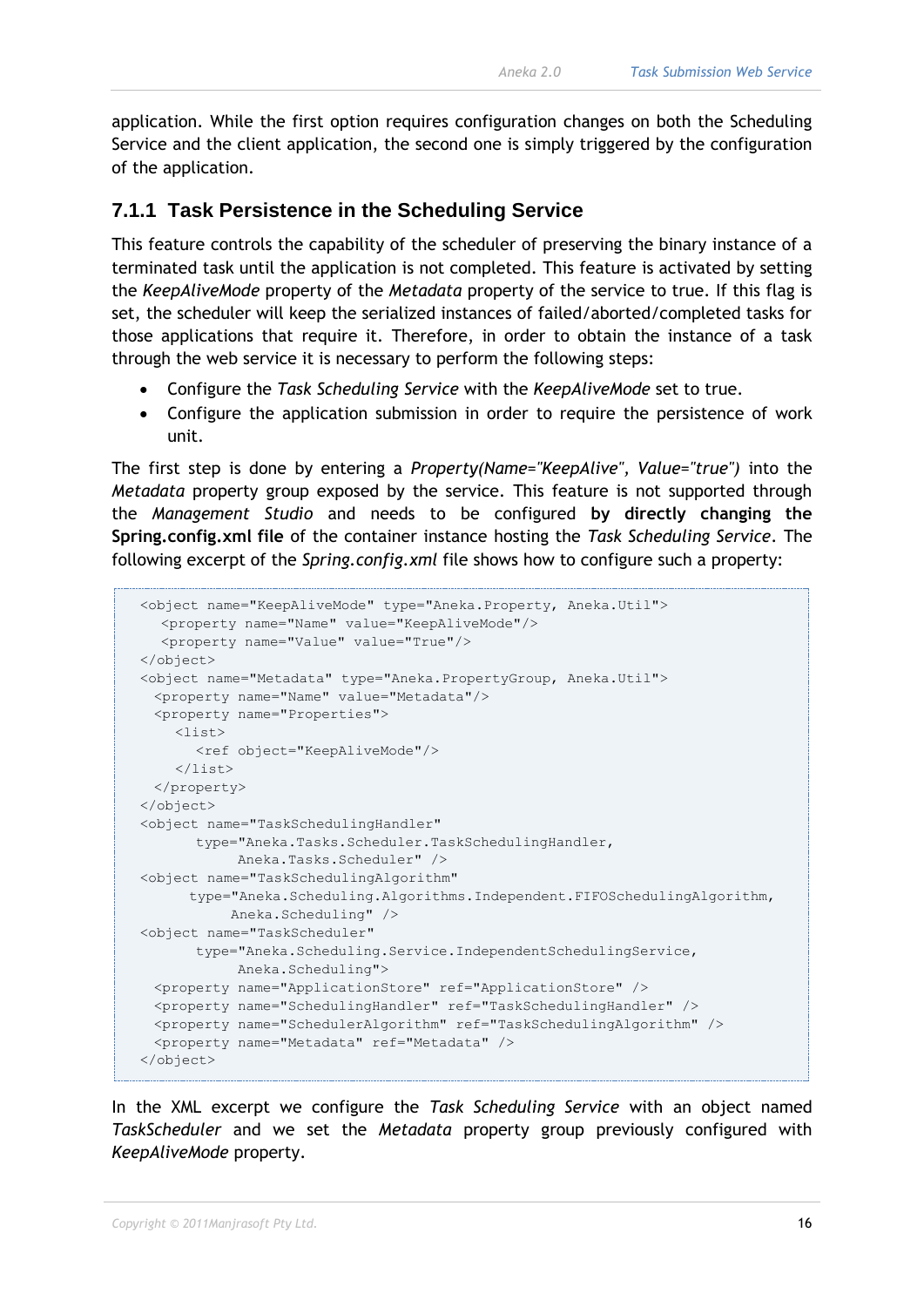The second step is performed during application submission and involves setting a property into the Metadata property group of the *ApplicationSubmissionRequest* instance. As described in the following code sample:

```
// Create an application submission request instance and the metadata property 
group.
ApplicationSubmissionRequest request = new ApplicationSubmissionRequest();
request.Metadata = new PropertyGroup();
request.Metadata.Name = "Metadata";
// Create the property group for the general properties...
request.Metadata.Groups = new PropertyGroup[1]; // put 2 if you need to add 
storage buckets.
PropertyGroup general = new PropertyGroup();
general.Name = "General";
general.Properties = new Property[1];
request.Groups[0] = general;
// Create the keep alive property and add it to the general group.
Property keepAlive = new Property();
keepAlive.Name = "KeepAlive";
keepAlive.Value = Bool.TrueString; // "True"
general.Properties[0] = keepAlive;
```
In this way we have configured entered the following setting: *General.KeepAlive = true*, which together with the configuration made for the scheduler allows to keep track of the persisted task instances until the application completes.

#### <span id="page-18-0"></span>**7.1.2 Task Persistence in the Execution Service**

This feature provides an alternative solution to the problem of the lost units and does not involve any change to the configuration of the *Scheduling Service* neither a slowdown of its performance. The disadvantage is that it provides a method to retrieve the information we want but not as seamlessly as we can do by using the previous approach. This solution is completely controlled by the client configuration and involves the use of the *General.InstanceBucketId* property. This is the name of the storage bucket to use for saving the persisted instances (if possible) of the terminate units on storage server provided by the user.

The following excerpt of code shows how to configure the application submission request in order to save the binary instance of the completed tasks into the previously configured S3 storage bucket named *"OutputS3"*.

```
// Create an application submission request instance and the metadata property 
group.
ApplicationSubmissionRequest request = new ApplicationSubmissionRequest();
request.Metadata = new PropertyGroup();
request.Metadata.Name = "Metadata";
// Create the property group for the general properties...
request.Metadata.Groups = new PropertyGroup[2]; // 2 one for "General" and 
another for "StorageBuckets".
// here the code of the configuration of the storage bucket follows...
```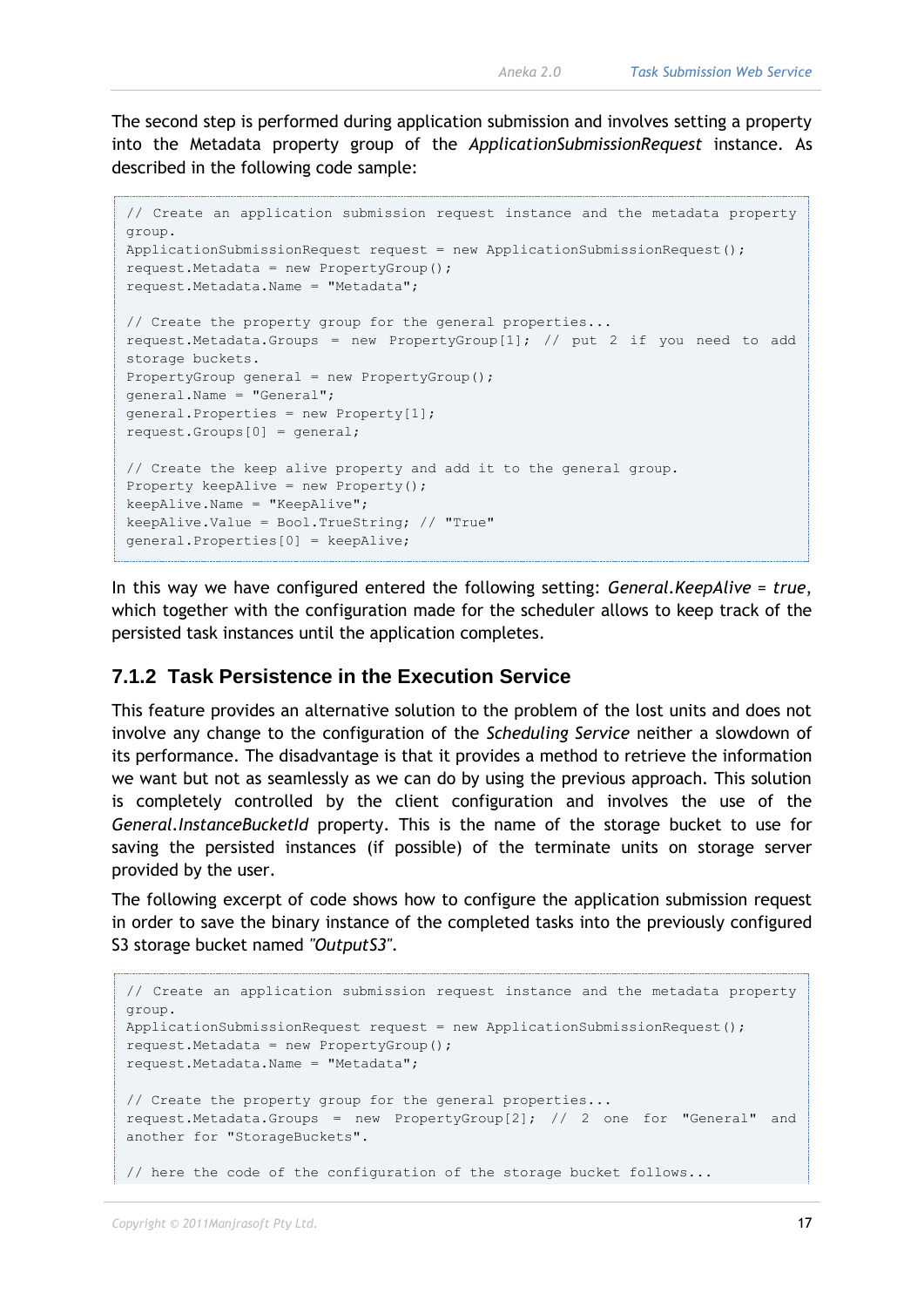```
PropertyGroup general = new PropertyGroup();
general.Name = "General";
general.Properties = new Property[1];
request.Groups[1] = general;
// Create the bucket id property and add it to the general group.
Property bucketId = new Property();
bucketId.Name = "InstanceBucketId";
bucketId.Value = "OutputS3";
general.Properties[0] = bucketId;
```
By using this approach we can allow clients to later retrieve these instances at their own convenience. By querying the web service they will only know that the task has been terminated.

#### <span id="page-19-0"></span>**7.1.3 Observations**

Keeping track of the serialized instance of completed tasks is important if and only if the information in has a meaningful value. This is in general the case of native tasks that store the outcome of their execution into instance properties. Therefore, only in this specific case (which generally implies a connected mode) it is important to activate one of these two features. As we have already pointed out, the first one allows for a completely transparent management of task instance through the web service but put some burden in terms of local storage on the scheduler, while the second one is more efficient but requires proper programming.

It is worth to say that in a web service scenario it is a good practice to store all the valuable information coming out from the execution of a task into output files. This is because the web service is designed to work seamlessly across different platforms and technologies while the binary serialization is limited to the .NET world.

#### <span id="page-19-1"></span>**8 Web Service Configuration and Deployment**

The web service does not feature a complete installation of Aneka but it only provides a web interface to the *Task Programming Model* and provides facilities for submitting tasks, monitor their execution, and collect their result in terms of instances or output files. Therefore, in order to properly operate the web service needs to be configured to point to a specific installation of Aneka and this is information is provided by specifying the URI of the index node of the Cloud in the *<appSettings />* section of the *Web.config* file as shown below:

```
<appSettings>
   <add key="IndexNodeUri" value="IndexNodeUri" />
</appSettings>
```
By default the service is configured in order to point to a local installation on the default port, but any valid Aneka uri can be provided. The web service will the act towards the index node on behalf of the user that makes the web request and by using the credentials provided together with it.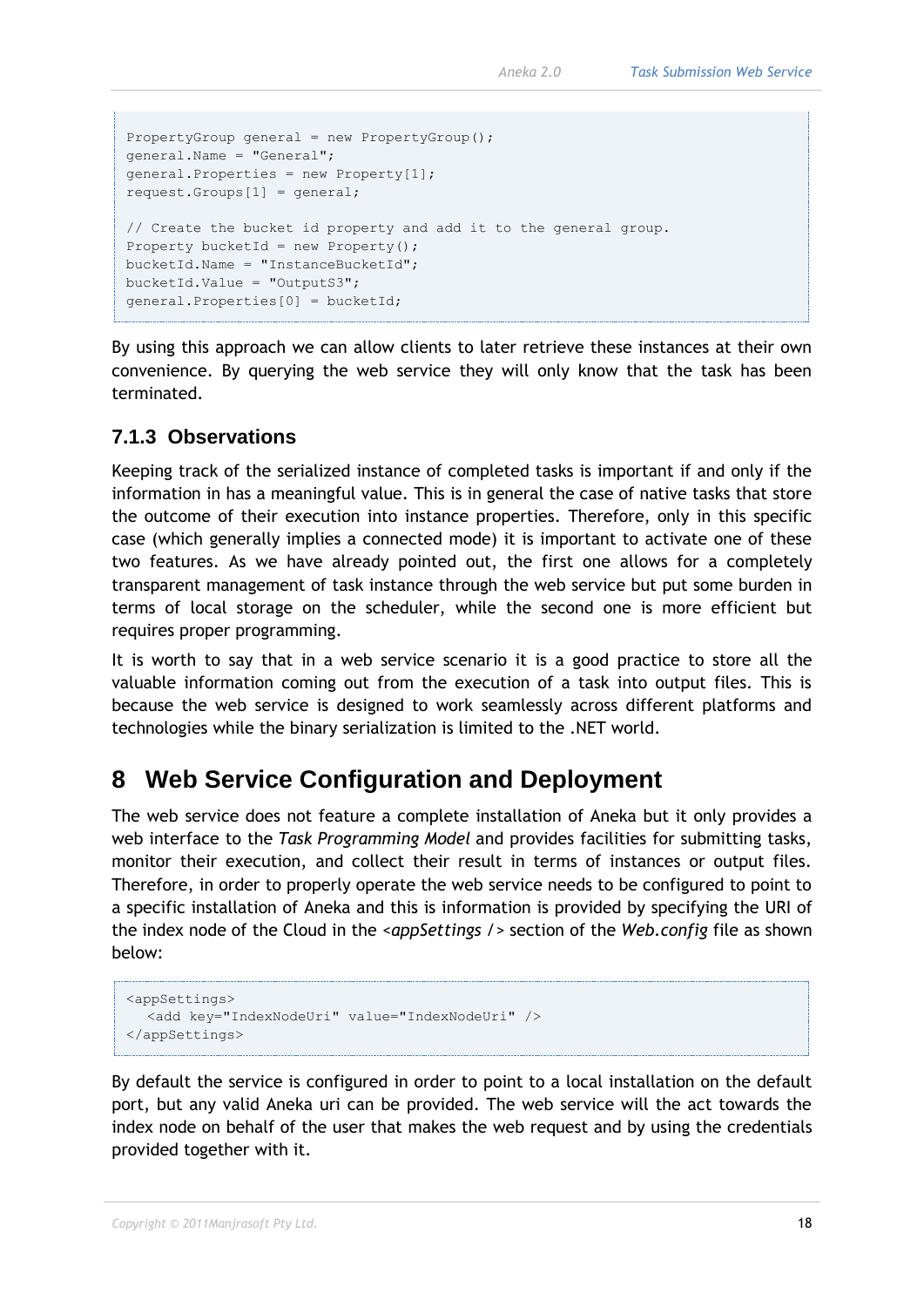#### <span id="page-20-0"></span>*8.1 Installation on Windows Operating Systems*

The current release of Aneka (version: 2.0.2.0) provides a Windows Installer Package that can be used to deploy the Task Submission Web Service on any computer that has installed "Internet Information Services (IIS)". The package has been compiled with Visual Studio 2005 therefore in case of Windows Vista/ Windows 7 it is necessary to activate the retro compatibility feature by doing the following:

- Open the **Control Panel**  $\rightarrow$  **Programs** options tab.
- Select **Turn Windows features on or off**.
- Expand the **Internet Information Services** options group.
- **Check all the options**.

Obviously, you need to have IIS installed on the target machine. This component can be installed by looking in the Windows components.

#### <span id="page-20-1"></span>*8.2 Installation on Unix-based Systems with Mono*

At the moment there is no default installation package for *Mono*. The simplest thing to do is to manually configure the web service on *XSP* or *Apache/mod\_mono*. In order to do that it is necessary to copy the content of the IIS virtual directory created for the web service into a directory served by the web server and properly configure the directory so that the web service will be processed as active content.

The [ASP.NET Mono Page](http://www.mono-project.com/ASP.NET) can be taken as a starting pointer on how to deploy ASP.NET web applications on Mono.

## <span id="page-20-2"></span>**9 Conclusions**

In this document we have briefly addresses how to use the Task Submission Web Service for the submission, management, and monitoring of applications based on the Task Programming Model. The web service allows performing the following operations:

- 1. Authentication on behalf of the client to Aneka.
- 2. Creation of an application based on the *Task Programming Model*.
- 3. Submission of jobs (i.e. *AnekaTask* instances) either by providing native tasks or using predefined template tasks.
- 4. Monitoring the status of jobs, retrieving their results, and aborting them.
- 5. Monitoring the status of an application and aborting its execution.

It is also possible to bind an existing application and perform the operation 2,3,4, and 5 in the previous list.

Another aspect that has been addressed in this article is the management of files. The task web service does not allow the direct submission of shared and input files for jobs neither allows the download of output files. Instead, it requires client applications to store and retrieve all these files by using remote storage servers (at the moment FTP and S3 storage types are supported). This allows the web service implementation to be simple light and then fast.